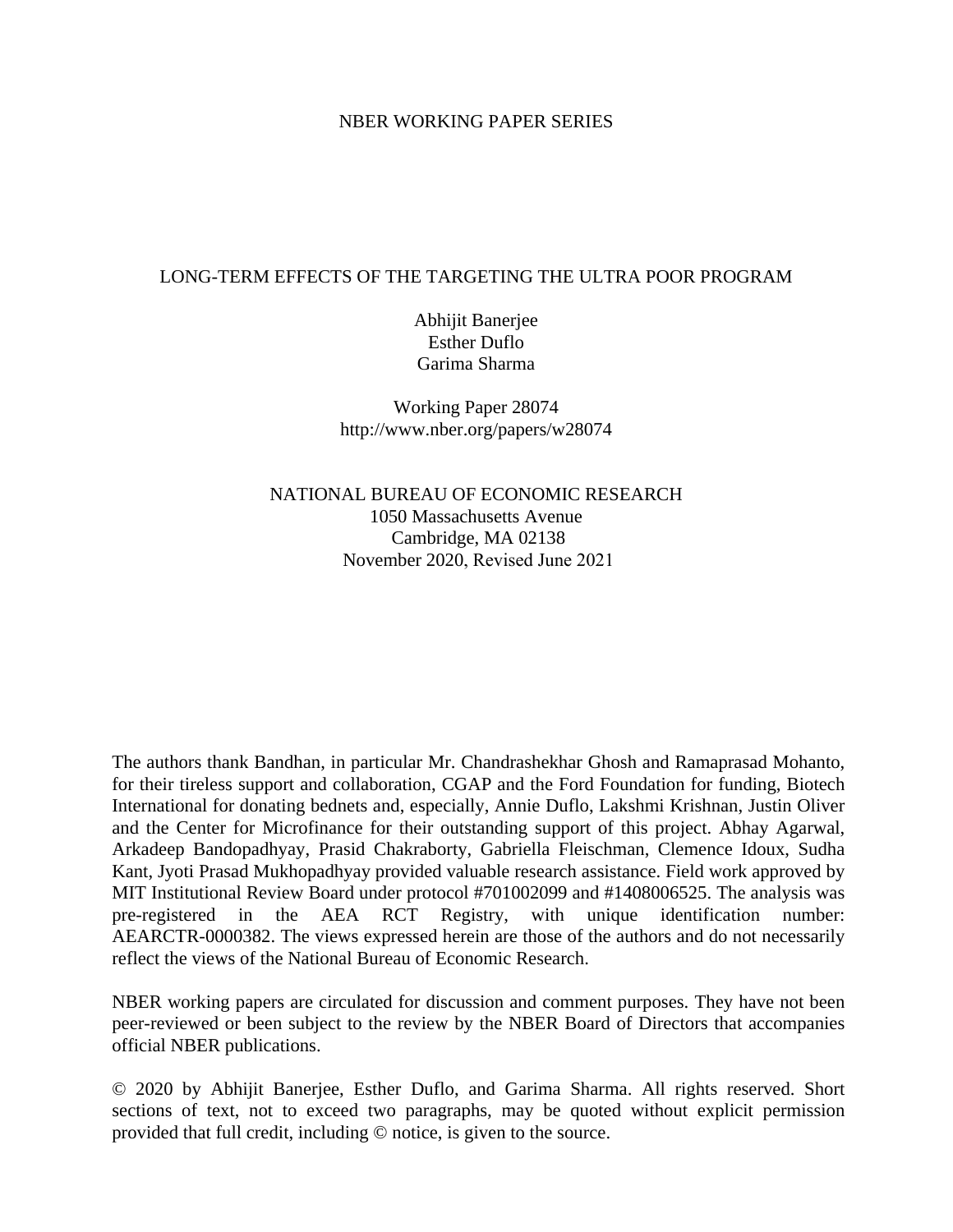Long-term Effects of the Targeting the Ultra Poor Program Abhijit Banerjee, Esther Duflo, and Garima Sharma NBER Working Paper No. 28074 November 2020, Revised June 2021 JEL No. I32,I38,O12,O15,O22

### **ABSTRACT**

This paper studies the long-run effects of a "big-push" program providing a large asset transfer to the poorest Indian households. In a randomized controlled trial that follows these households over 10 years, we find positive effects on consumption (0.6 SD), food security (0.1 SD), income (0.3 SD), and health (0.2 SD). These effects grow for the first seven years following the transfer and persist until year 10. One main channel for persistence is that treated households take better advantage of opportunities to diversify into more lucrative wage employment, especially through migration.

Abhijit Banerjee Department of Economics, E52-540 MIT 77 Massachusetts Avenue Cambridge, MA 02139 and NBER banerjee@mit.edu

Esther Duflo Department of Economics, E52-544 **MIT** 77 Massachusetts Avenue Cambridge, MA 02139 and NBER eduflo@mit.edu

Garima Sharma **MIT** 50 Memorial Drive Cambridge, MA 02142 gsharma@mit.edu

A data appendix is available at http://www.nber.org/data-appendix/w28074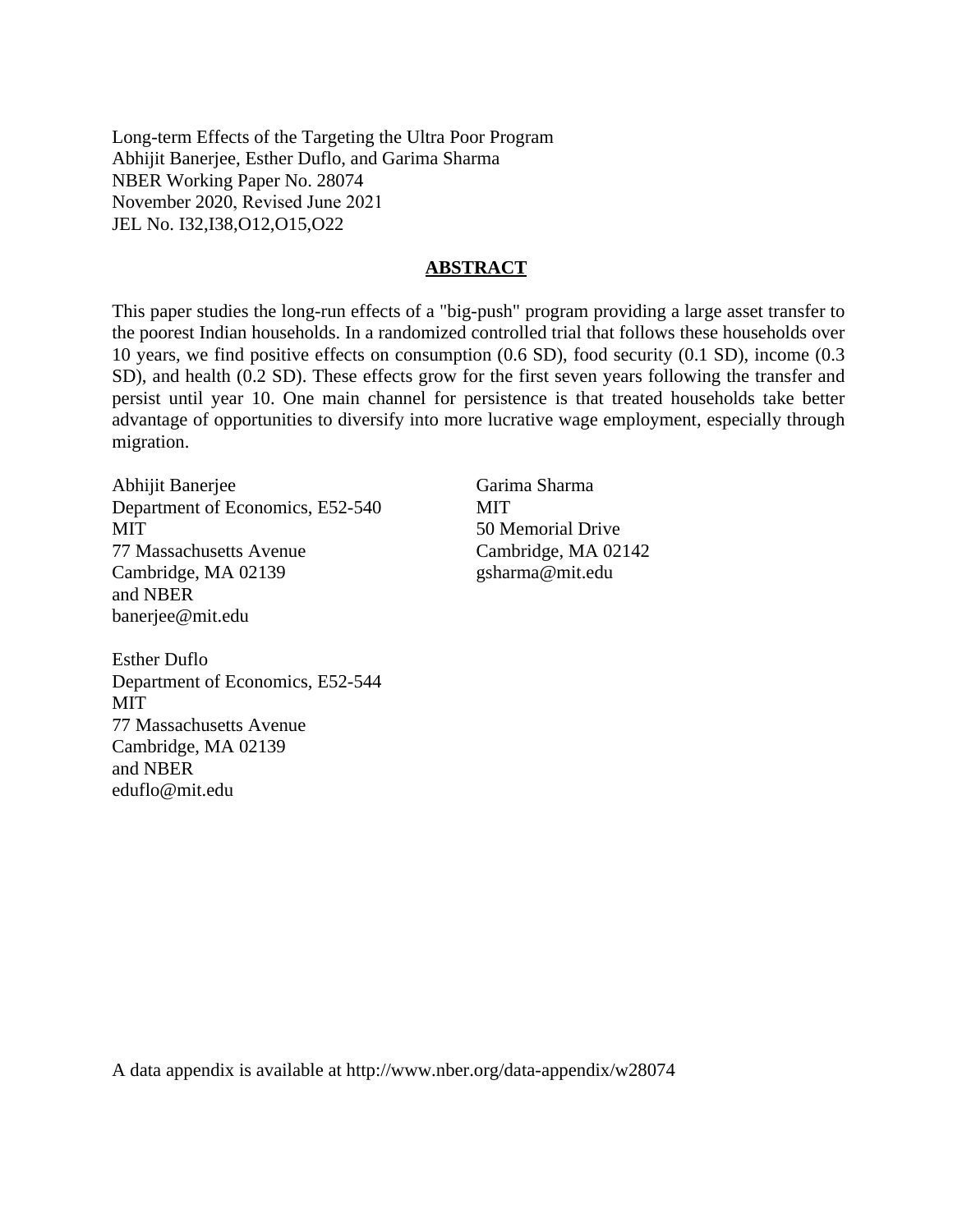# Long-term Effects of the Targeting the Ultra Poor Program

Abhijit Banerjee, Esther Duflo & Garima Sharma<sup>∗</sup>

19 March, 2021

#### Abstract

This paper studies the long-run effects of a "big-push" program providing a large asset transfer to the poorest Indian households. In a randomized controlled trial that follows these households over 10 years, we find positive effects on consumption  $(0.6 \text{ SD})$ , food security  $(0.1 \text{ SD})$ SD), income (0.3 SD), and health (0.2 SD). These effects grow for the first seven years following the transfer and persist until year 10. One main channel for persistence is that treated households take better advantage of opportunities to diversify into more lucrative wage employment, especially through migration.

Development economics has long posited that the poor may be poor for no good reason other than the fact that they started poor (for some early work see, Leibenstein (1958), Dasgupta and Ray (1986), Banerjee and Newman (1993), Galor and Zeira (1993)). This is the idea of a poverty trap which has the implication that a one-time capital grant that makes very poor households significantly less poor ("big push") might set off a virtuous cycle that takes them out of poverty. Forty three countries now embrace some version of this idea and make large transfers to over 3.1 million of their poorest households<sup>1</sup>. In particular, the "Targeting the Ultra Poor" (TUP)

<sup>∗</sup>Banerjee: Massachusetts Institute of Technology, JPAL, and NBER (email: banerjee@mit.edu); Duflo: Massachusetts Institute of Technology, JPAL, and NBER (email: eduflo@mit.edu); Sharma: Massachusetts Institute of Technology (email: gsharma@mit.edu). The authors thank Bandhan, in particular Mr. Chandrashekhar Ghosh and Ramaprasad Mohanto, for their tireless support and collaboration, CGAP and the Ford Foundation for funding, Biotech International for donating bednets and, especially, Annie Duflo, Lakshmi Krishnan, Justin Oliver and the Center for Microfinance for their outstanding support of this project. Abhay Agarwal, Arkadeep Bandopadhyay, Prasid Chakraborty, Gabriella Fleischman, Clemence Idoux, Sudha Kant, Jyoti Prasad Mukhopadhyay provided valuable research assistance. Field work approved by MIT Institutional Review Board under protocol #701002099 and #1408006525. The analysis was pre-registered in the AEA RCT Registry, with unique identification number: AEARCTR-0000382.

<sup>1</sup>Partnership for Economic Inclusion "State of the Sector" report, 2018.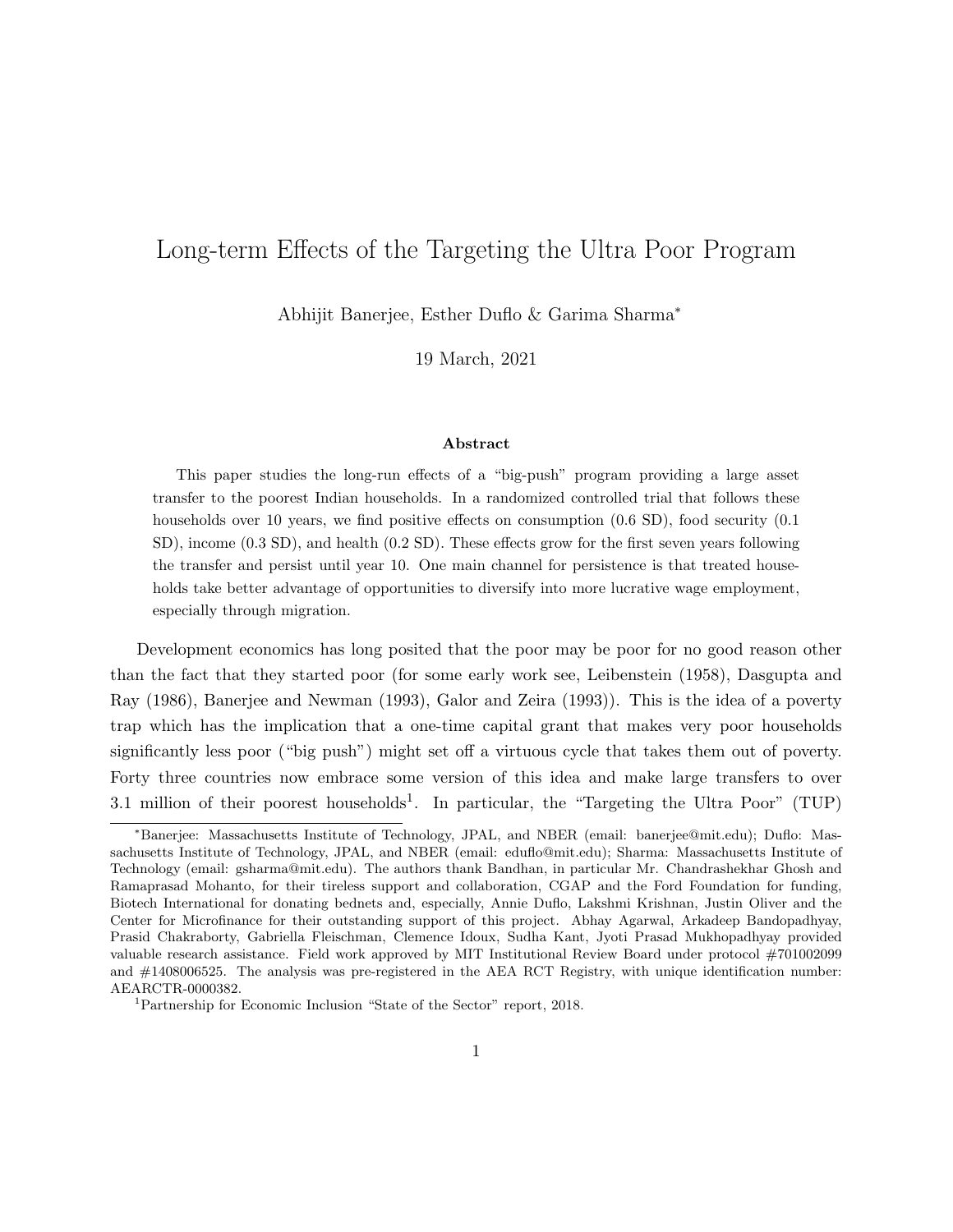intervention, pioneered by BRAC in Bangladesh, employs a multi-faceted approach, offering poor households an asset transfer, consumption support, savings, and training in the hopes of unlocking a poverty trap.

Short and medium-run evaluations across a number of contexts find large and positive treatment effects of the TUP program on poor households' economic wellbeing, including on measures of net worth, income, consumption, and health (Banerjee et al. (2015), Bandiera et al. (2017), Bedoya et al. (2019)). The policy push for these programs was in large part based on these evaluations, which showed that if the results were persistent over time, in the long run, the program benefits would be larger than the (considerable) initial costs. Balboni et al. (2020) provides evidence that the pattern of short and medium run impacts in Bangladesh is indeed consistent with the presence of a poverty trap: if the program pushes household wealth above some threshold, they escape poverty, but if they were too poor to start with, they slide back into poverty.

However, evidence of long-term impacts of such programs remains scarce. This paper fills this gap by tracking the 4, 7 and 10 year impacts of a TUP program in West Bengal, India. Observing both treatment and control households over time is key to establishing the existence (or the lack thereof) of a poverty trap, because it tells us whether households would have escaped poverty on their own over many years absent any intervention through their own efforts, potentially aided by larger, macroeconomic, tides that "raise all boats".

The results show large improvements in household wellbeing even for those who were not assigned to the program. Average household per capita consumption was \$1.35 (2018 PPP) at baseline in the control group, and \$2.9 by year 10. Nevertheless, measures of economic wellbeing (consumption, wealth, health, income) improve significantly and substantially faster among treated households until year 7 from the asset transfer, and the resulting treatment control gap persists between year 7 and 10. Their per capita consumption is \$0.6 per day (0.6 standard deviations) higher than the control group at both year  $7 \& 10$ , and income is 0.3 standard deviations higher. This temporal pattern of growing effects followed by persistence is consistent with the alleviation of a poverty trap, what BRAC describes as the graduation of treated households. However, it is also consistent with there being persistent effects without actually getting out of a trap: the control households do become less poor over time, and the treatment households are still not very rich by the time the treatment effect stabilizes (although their average consumption is above the World Bank threshold for "moderate poverty"). It would take an even longer follow up to conclude that the treatment households have reached a permanently higher steady state.

What are the actual channels through which the effect of a one-time shock persists? This is the subject of much theoretical work (see for example, Dasgupta and Ray (1986), Banerjee and Newman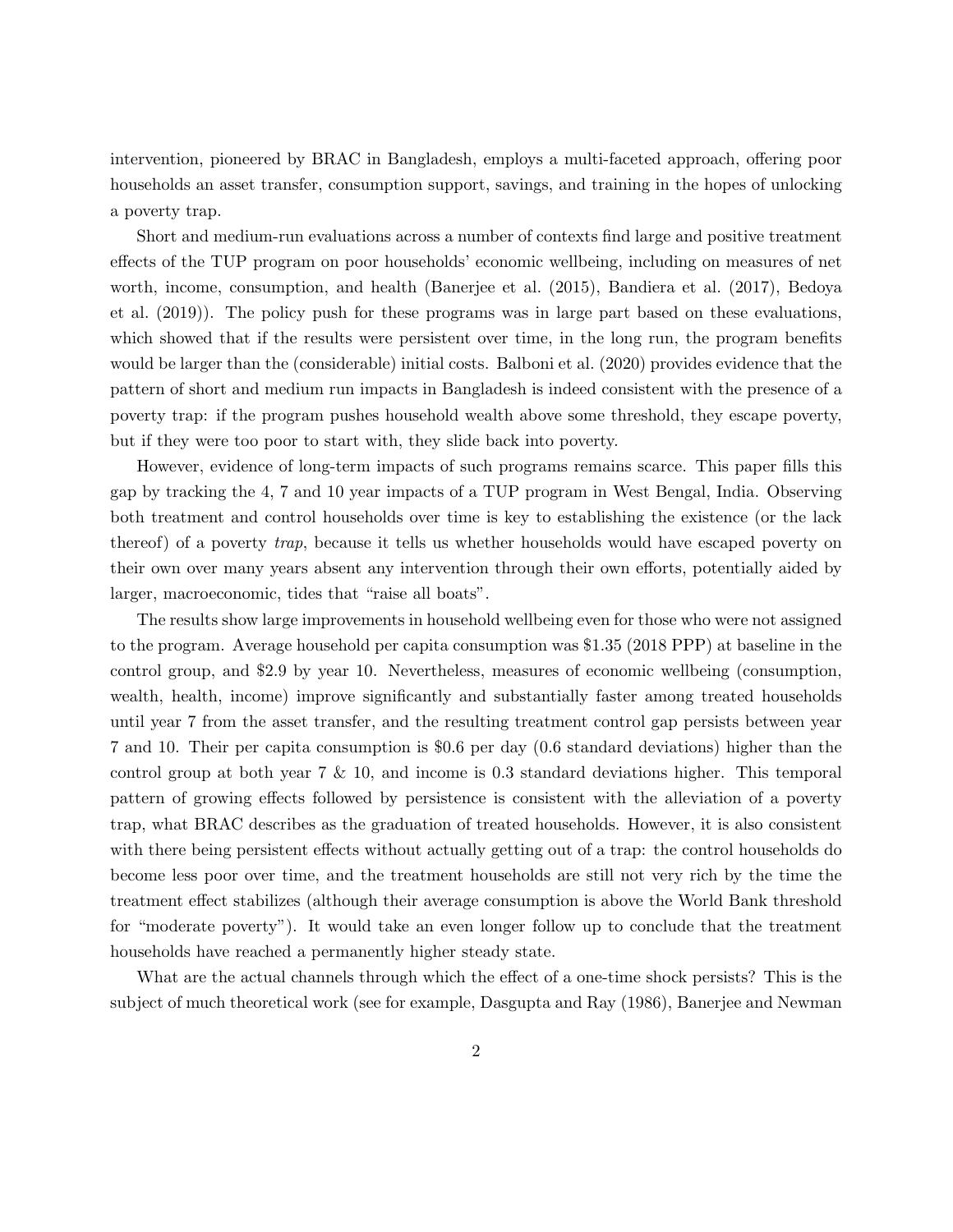(1993), Galor and Zeira (1993), Banerjee (2000) among others). These papers emphasize the idea that poor households are unable to reach the threshold level of investment at which productivity rises steeply, either because they cannot raise or save enough capital or because they are unwilling to absorb the accompanying increase in risk. The capital grant pushes them over that threshold, and as a result their income goes up sharply allowing them to sustain the new higher level of investment. A more recent literature emphasizes psychological factors; becoming wealthier makes households more optimistic about the future and therefore more willing to save and/or put in effort (Banerjee and Mullainathan (2010), Genicot and Ray (2017)) or more able to focus and take good decisions (Mullainathan and Shafir (2013)).

These models conceptualize the effect of the "big push" as a one-time shift to a different mode of production. Our data, on the other hand, suggests a more complex dynamic response: initially (i.e at 18 months) these TUP beneficiaries are mainly richer because they have the asset that was transferred (mainly livestock). At 3 years they have diversified into new businesses in addition to the livestock and have significantly more earnings from non-farm micro-enterprises than the control group. This divergence gets even more amplified by year 7, when the non-farm micro-enterprise earnings in treatment is nearly twice that in control. However we also see the emergence of a third major source of divergence: wage income. There is no treatment effect on wage earnings at 18 months or 3 years, but by year 7 the gap between treatment and control is the same order of magnitude as the effect on non-farm micro-enterprises and twice the impact on livestock earnings. This seems to be almost entirely driven by a difference in the earnings of migrants from the family between treatment and control households.

By year ten, we see another shift. The treatment effect on non-farm microenterprises attenuates relative to year 7 (though it is still higher than in year 3), but the effect on remittances more than doubles. In other words, the household is increasingly specialized in labor earnings, coming mainly from migrants.

These multiple shifts are not *per se* inconsistent with the theory since the idea of the production technology in these models is sufficiently abstract to accomodate doing different things at different points of time. However it does provide a quite different perspective on what is going on. The first transition, from livestock to non-farm micro-enterprises may not be particularly surprising, since the households were not given much choice on what assets they can get from the program and they can use the earnings from the livestock to fund a move towards what they see as a better opportunity. The shift towards more labor earnings demands more of an explanation since in many models (e.g. Banerjee and Newman (1993)) the labor market is seen as the alternative that can be accessed even by those who have no capital. However migration often requires an upfront investment (Bryan et al.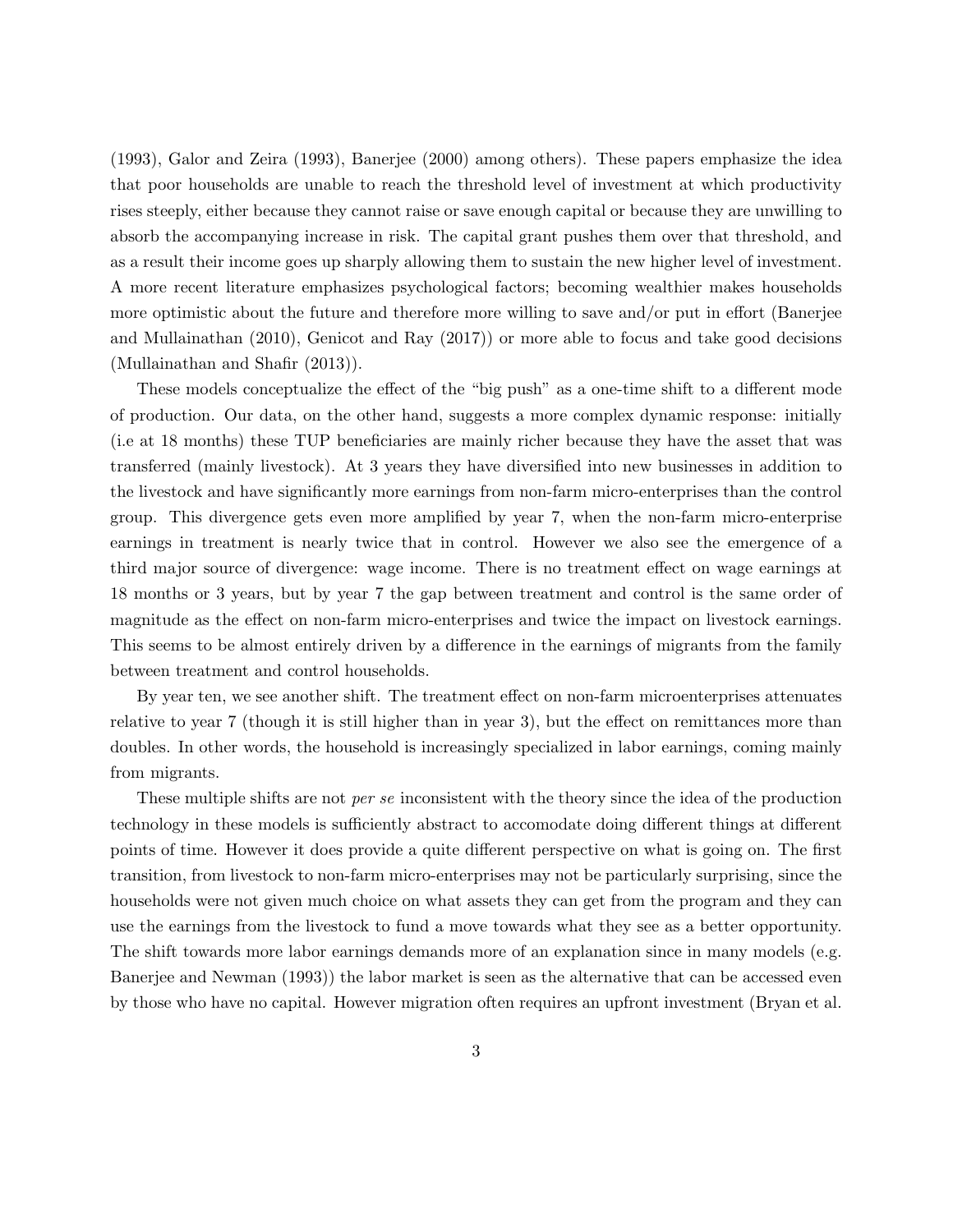(2014)) and it is possible that treated households are better placed to pay for that.

This last observation has another important implication: while it is of course true that a macro shock that creates new opportunities for everyone can eliminate a poverty trap and therefore make a TUP-like intervention unnecessary, it is also possible that the intervention made it easier to take advantage of new opportunities. This kind of macro shift seems to have transpired in our setting; in the control group wage earnings go up by a factor of 3 between the first endline (at 18 months) and the last (at 10 years), probably because of a combination of growth in India and a demographic shift, coming from the fact that the children of the women who were selected for the study are now old enough to enter the labor market. However the treatment group is better able to take advantage of these new opportunities–for one, compared to the control group, members of treated families are less likely to migrate to the nearest big city, Kolkata, as against to urban centers further away<sup>2</sup>, and they migrate for longer. By year 7, wage earnings are almost 30% larger in the treatment group.

This could be because they have more access to capital and migrating (especially migrating far) is expensive. Or it could be that they are better informed or more confident as a result of the headstart they receive (Banerjee et al. (2020b) makes the case that the TUP intervention in Ghana raises labor supply through such psychological mechanisms). Whatever the explanation, the important insight is that an intervention like TUP might empower beneficiaries to take better advantage of whatever new opportunities arise over time and for that reason, positive macroeconomic shifts may be complementary to a big push intervention rather than a substitute.

This paper is most closely related to a small number of recent papers studying whether a onetime positive shock has long term impact on the lives of the poor. The closest two are perhaps Blattman et al. (2020) who find that a big push intervention in Uganda has a large impact 4 years after the intervention, which disappears by year 9 as the control group catches up with the treated group due to opportunities for wage employment, and Bandiera et al. (2017) which studies TUP in Bangladesh and finds a positive impact 7 years after the intervention, using a combination of experimental and non-experimental methods to deal with the fact that the control group was treated in year 4.

# 1 Experimental Design and Data

The NGO Bandhan ran the TUP program in West Bengal starting in 2007. The poorest households were identified in two steps. First, residents across 120 village hamlets ranked households into five

<sup>&</sup>lt;sup>2</sup>Delhi is the most common urban destination for out-of-state migrants from Bengal (eci (2018)).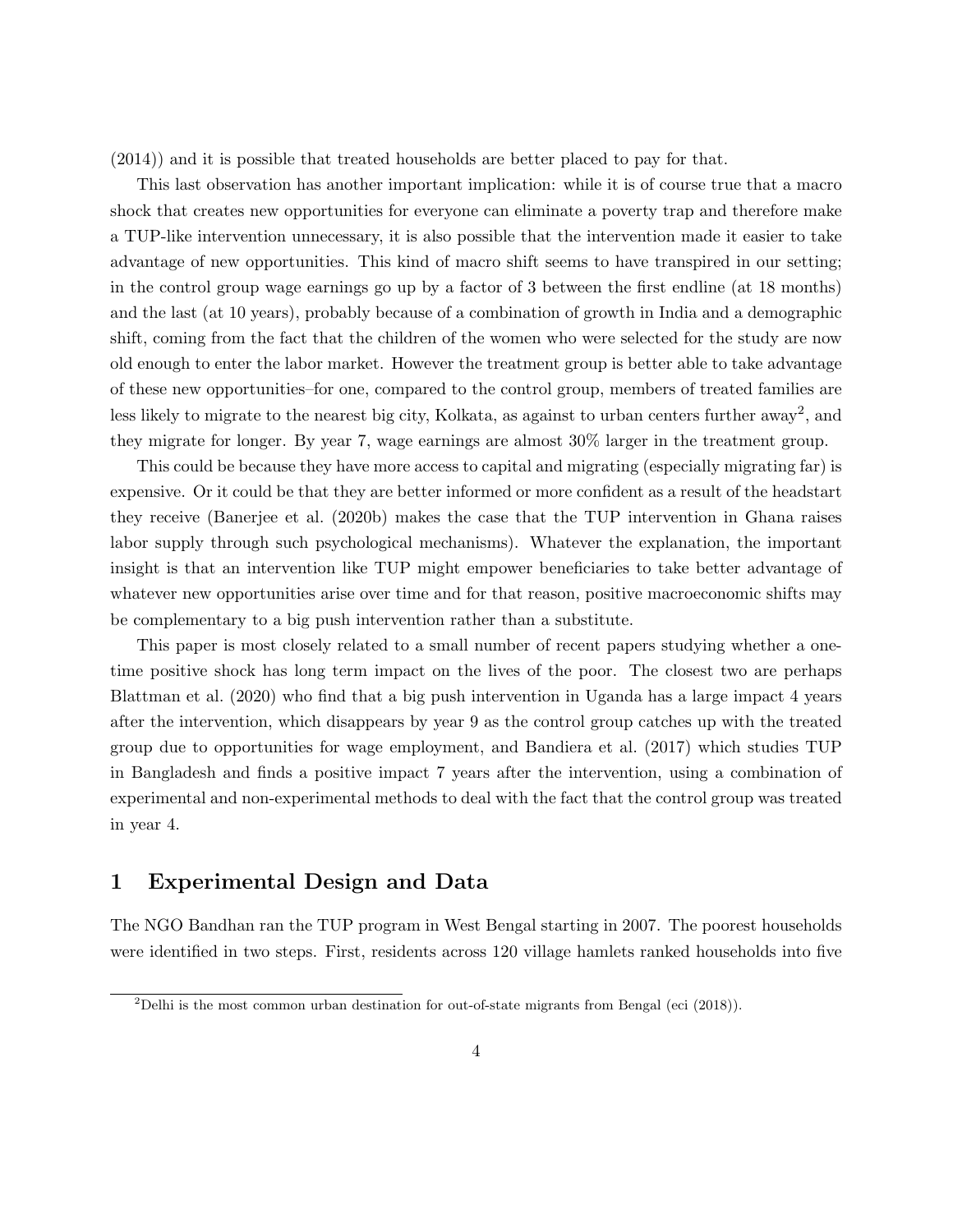wealth quintiles. Among households ranked in the bottom quintile Bandhan then verified eligibility per seven criteria: (i) presence of an able-bodied female member (to manage the asset), (ii) no credit access, (iii) landholding below 0.2 acres, (iv) no ownership of productive assets, (v) no able-bodied male member, (vi) presence of school-aged children who are working instead of attending school, and (vii) primary source of income being informal labor or begging. Households had to meet the first two and at least three of the remaining five criteria in order to be eligible for the TUP intervention. In total, nine hundred seventy eight (978) households were deemed eligible. Roughly half of these (514) were randomly assigned to receive the intervention, with stratification at the hamlet level. Of these, only 266 accepted treatment. All reported estimates are intent-to-treat (ITT) estimates.

Households in the treatment group who chose to participate chose a productive asset from a menu of options (2 cows, 4 goats, 1 cow and 2 goats, nonfarm microenterprise inventory, etc). About 82% chose livestock. In addition to the asset they received weekly consumption support for 30-40 weeks<sup>3</sup>, access to savings, and weekly visits from Bandhan staff over a span of 18 months. These visits were designed to deliver training on generating income from the chosen asset, life skills coaching, and health information. Bandhan had no contact with beneficiary households starting 18 months after the asset transfer<sup>4</sup>.

To collect information on baseline household characteristics the research team administered a survey prior to the distribution of assets in 2007-2008, recording household demographics, consumption, food security, asset ownership, income, income sources, financial inclusion, adult time use, and physical and mental wellbeing. Online Appendix Table A2 confirms balance between treated and control households on baseline characteristics. Treated households had on average 3.9 members, including 1.6 children under 14 years old. They had monthly per capita consumption of \$40 (2018 USD PPP) and owned less than 0.1 acres of land. The median TUP recipient was a female aged 44 years old in 2007.

We track economic and health outcomes for treated and control households through four subsequent survey waves administered at 18 months, 3 years, 7 years, and 10 years following the transfer of productive assets. These surveys capture the same information as described above. Importantly, to study if constraints are alleviated inter-generationally, we track economic outcomes (income sources, migration, remittances) for all household members and not just the TUP recipient. All program activities had ceased by the first endline survey. Online Appendix Table A1 details the timeline of program and survey activities.

<sup>&</sup>lt;sup>3</sup>The exact duration was 30 weeks for households receiving goats and 40 weeks for households receiving cows. The allowance of Rs.90/week (\$7.6 in 2007 USD PPP) was meant to aid subsistence.

<sup>4</sup>Unless they became microfinance clients, which was rare.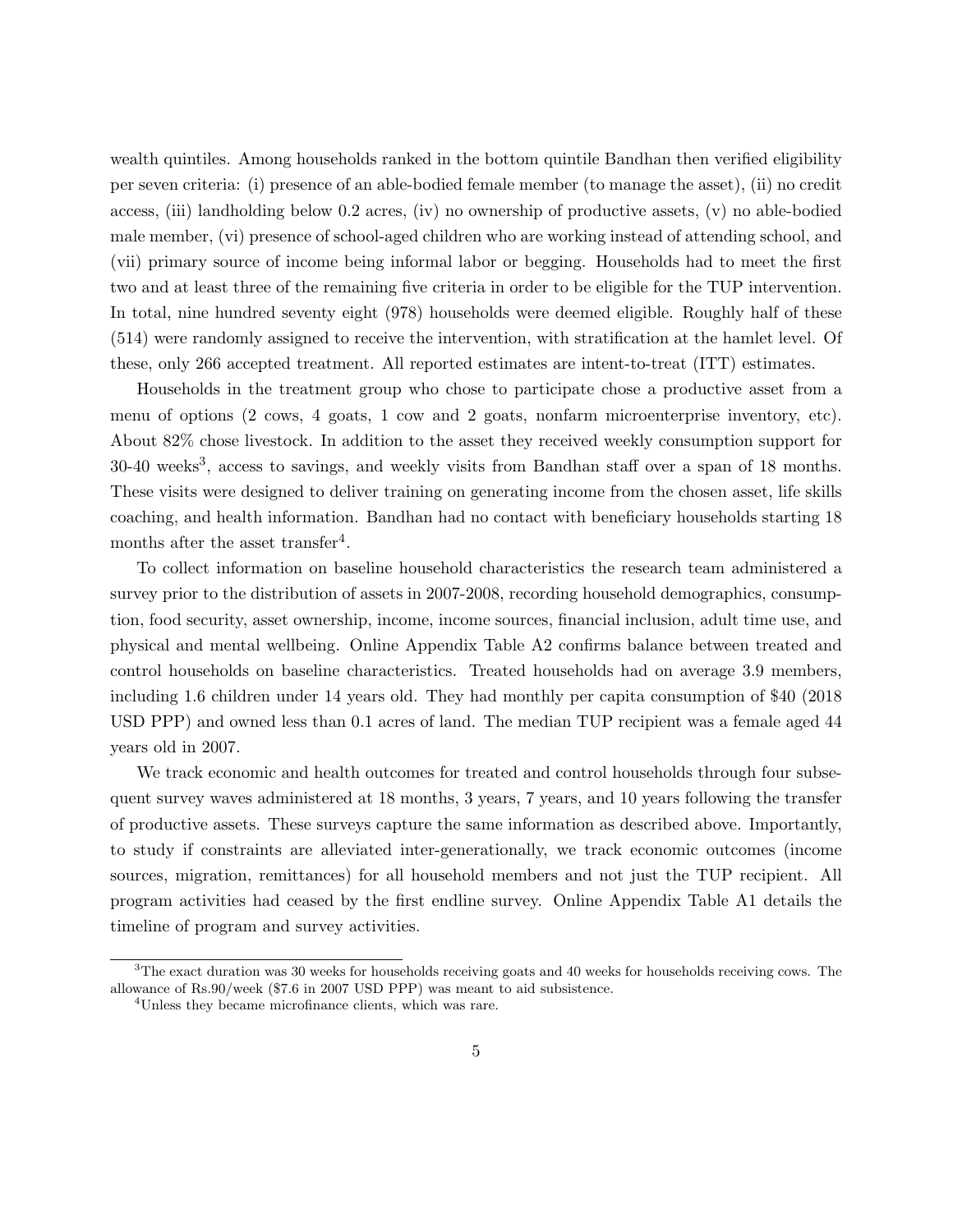Of 978 original households, 71% are tracked across all four survey waves (83% in endline 1, 89% in endline 2, 88% in endline 3, 90% in endline 4). Online Appendix Table A3 shows that attrition is not systematically different between treated and control households and Table A7 shows that results are unchanged when restricting to households tracked across all four waves.

## 2 Results

### 2.1 Long-term effects of the TUP program

#### 2.1.1 Empirical Strategy

First, we consider how the TUP intervention affects households' economic wellbeing over time. Our results estimate TUP's causal effects on five economic indices capturing household wealth, per capita consumption, food security, financial inclusion, and income and revenues at the time of each of the four survey waves. These indices are constructed using the same methodology as in Banerjee et al. (2015), which studied the TUP's impact 3 years post the delivery of assets.

All indices are created by first constructing z-scores (i.e. subtracting the baseline mean and dividing by the baseline standard deviation) for each variable, averaging over all variables that comprise the index, and standardizing to the baseline value of the index. Results are reported in units of baseline standard deviations of the index. One exception is the income and revenue index, for which we do not have baseline information about some sub-components; it is therefore standardized to the control mean and results are reported in units of control group standard deviation. The variables used in the construction of each index are described in detail in the following section.

Since the program was randomly assigned, the following regression specification estimates causal average treatment effects at each survey wave t.

$$
Y_{iht} = \alpha_{1t} + \beta_{1t} Treat_i + \kappa_{1t} Y_{ihbaseline} + \gamma_{1ht} + \epsilon_{iht}
$$
\n<sup>(1)</sup>

 $Y_{iht}$  is the outcome of interest for household i residing in hamlet h during survey wave t. The coefficient  $\beta_{1t}$  on an indicator for treatment Treat<sub>i</sub> at time t provides the average treatment effect of the program on studied outcomes at that wave. Since treatment was stratified by hamlet, all specifications include hamlet fixed-effects  $(\gamma_{1h})$ . The specification controls for the baseline value of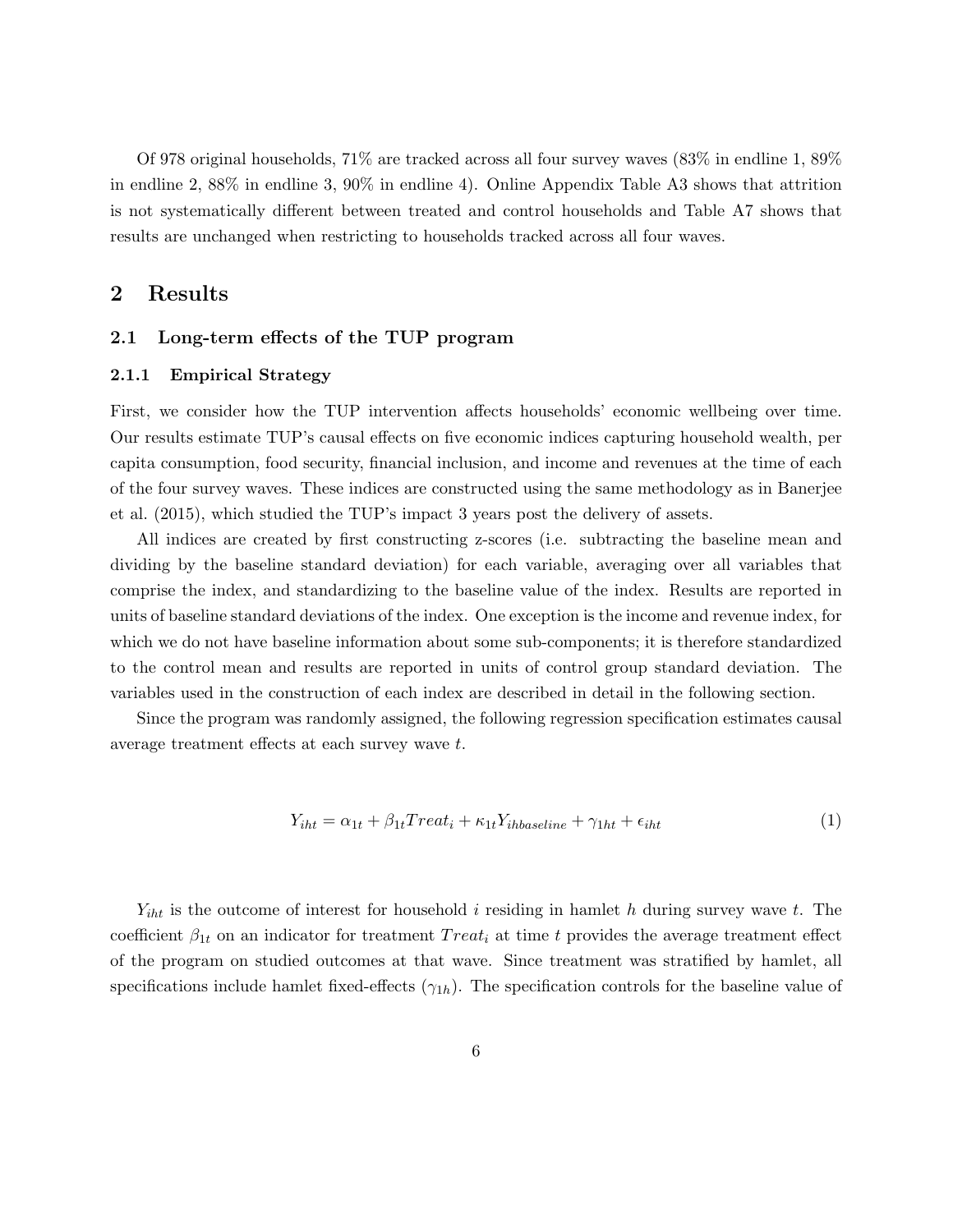the outcome  $(Y_{ihbaseline})$  and reports heteroskedasticity-robust standard errors. Similar regressions are estimated with individual level outcomes (index of physical health, mental health, productive time use, and political involvement of adult members) with standard errors clustered by household.

Both household and adult outcomes (variables in Table 1) are the same as in Banerjee et al.  $(2015)$ , with the timeframe extended to 10 years post the asset transfer<sup>5</sup>. The effect on political involvement is reported in Appendix Table A4 because of column restrictions.

# 2.1.2 Results: growing positive effects until year 7, persistence between years 7 and 10

#### Consumption and Income over time: graphical evidence

Figure 1 shows per capital consumption, food security, and household income in treatment and control households. Values are in 2018 USD, corrected for purchasing power parity. The control group consumes \$1.35 at baseline<sup>6</sup>, \$1.8/day by 18 months, \$2.2/day by year 3, \$2.4/day by year 7, and \$2.9/day by year 10. Per the World Bank's official definition of poverty, they move on average from a state of extreme poverty (under  $2.1/day$ ) to a moderate one (under  $3.5/day$ )<sup>7</sup>. The treated group consumes the same as control at baseline, but consistently more across all four endline surveys:  $\frac{2}{\text{day}}$  by 18 months,  $\frac{2.5}{\text{day}}$  by year 3,  $\frac{3.1}{\text{day}}$  by year 7, and  $\frac{3.53}{\text{day}}$  by year 10. Thus, by year 10, the treatment group's average just reaches beyond moderate poverty.

Panel (b) plots another marker of extreme poverty: the share of households reporting that all households members had enough to eat for all days. In the control group, this variable increases from 10% to 70% between baseline and year 10, a considerable improvement. The treatment group does better every year, with treatment effects that are increasing until year 7 and stabilizing between year 7 and year 10.

Panel (c) tracks income: control households earn \$144 per month by 18 months, \$271 by year 3, \$412 by year 7, and \$497 by year 10. Treated households on average earn more per month than the control group at each of the 4 endlines: \$170 by 18 months, \$313 by year 3, \$617 by year 7, and \$680 by year 10.

#### Household outcomes

Table 1 (Columns 1-5) reports the TUP program's effects on households' economic wellbeing.

<sup>5</sup>Women's empowerment was also included in Banerjee et al. (2015) but is not included here because it was not measured after the first endline.

<sup>&</sup>lt;sup>6</sup>Table A1 in online appendix

<sup>7</sup>The World Bank defined extreme poverty as living on less than \$1.9/day and moderate poverty as living on less than \$3.1/day in 2011. We update these to 2018 USD corrected for PPP.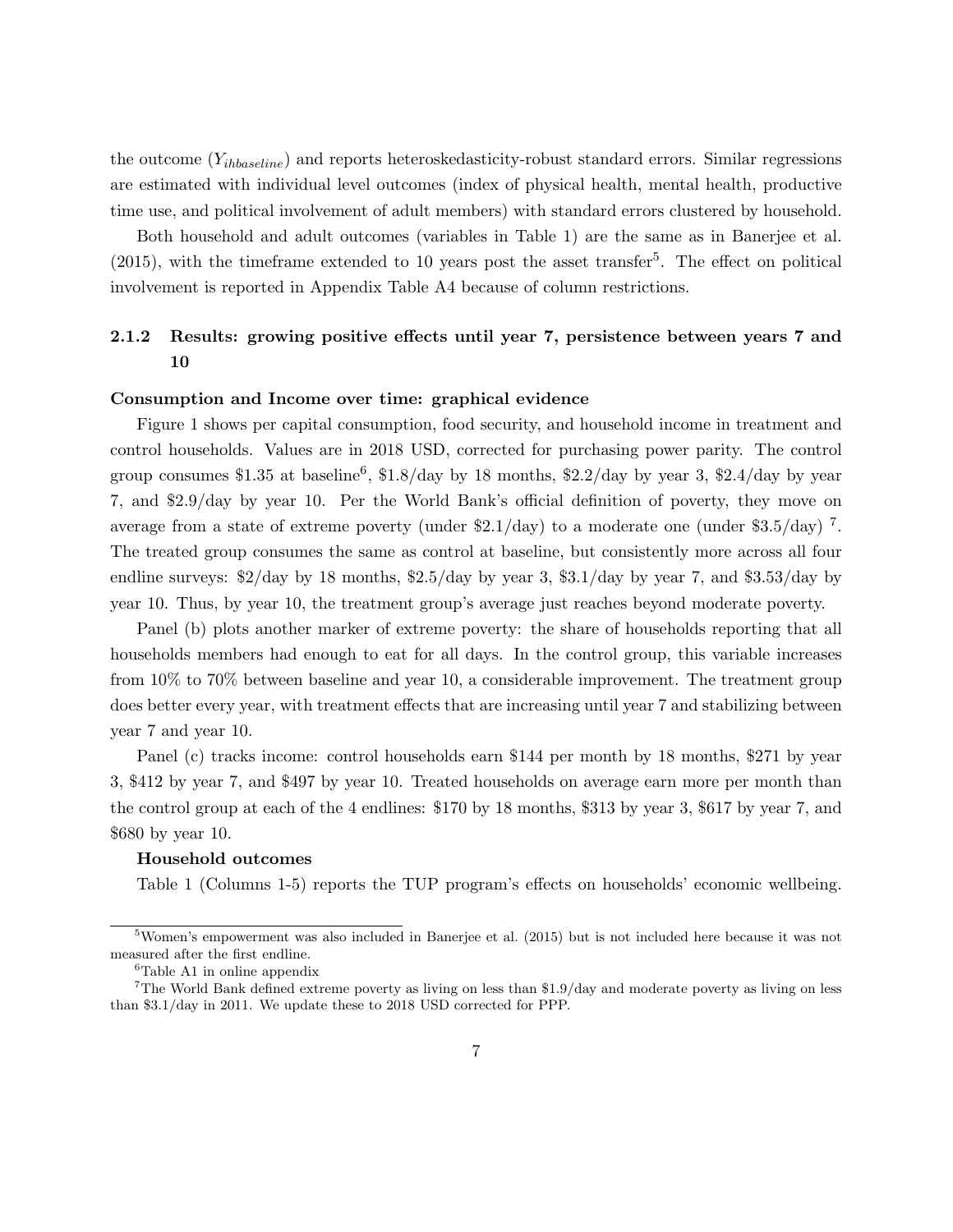The program had large, positive, and growing effects on wealth, income, consumption, and food security over the first seven years following the asset transfer. The effects on consumption, income, and food security persist even ten years later.

The asset index in Column 1 is constructed using principal component analysis aggregating ownership of livestock, other productive assets (e.g. bicycle or sewing machine), and durable household items (e.g. TV, refrigerator). Treated households have 0.2 SD higher asset ownership than the control group at 18 months ( $p < 0.05$ ), and 0.4 SD higher asset ownership at 3 years ( $p < 0.01$ ). This effect grows to 0.8 SD by 7 years  $(p < 0.01)$ .

Treatment effects on assets at year 10 continue to be positive (0.35 SD), but smaller than in year 7. This is largely attributable to treated households diversifying out of livestock and non-farm micro-enterprises and into labor income. We document the magnitude and importance of these changes in the following section.

Per capita consumption in Column 2 is constructed using a detailed consumption module asking about households' food, non-food and durable purchases. It rises among treated households for the first 7 years following asset transfer, being 0.3 SD higher than the control group at 18 months and 3 years ( $p < 0.01$ ) and growing to 0.7 SD higher at 7 years. It remains persistently higher by 0.6 SD at 10 years  $(p < 0.01)$ .

The food security index in Column 3 aggregates whether everyone in the household gets enough food every day, whether it is not the case that any adult skipped a meal in the last year, that no household member went without food for a day, no children skipped meals, and everyone in the household regularly ate 2 meals a day. Treated households are 0.2 SD more food secure than the control group by 18 months and 0.25 SD by year 3 ( $p < 0.01$ ). This effect grows to 0.4 SD by year 7 and remains at 0.13 SD by year 10 ( $p < 0.05$ ). Table 2 disaggregates treatment effects on consumption and food security into individual components, finding similar patterns of growth and persistence by year 7 and 10 respectively for consumption, and declining impact on food security, which are probably coming from an improvement in the situation in the control group, as show in in figure 1.

The index in Column 4 aggregates measures of income from livestock ownership, micro-enterprise, and other self and wage employment activities of household members (including remittances) as reported in the household roster. Treated households earn 0.14 SD more than the control group by 18 months and 0.17 SD by year 3 ( $p < 0.05$ ). This effect grows to 0.3 SD by year 7 and persists at this level until year 10 ( $p < 0.01$ ).

Finally, we explore the program's effect on an index of financial inclusion by aggregating monthly loans and savings in Column 5. While the point estimates are positive and economically meaningful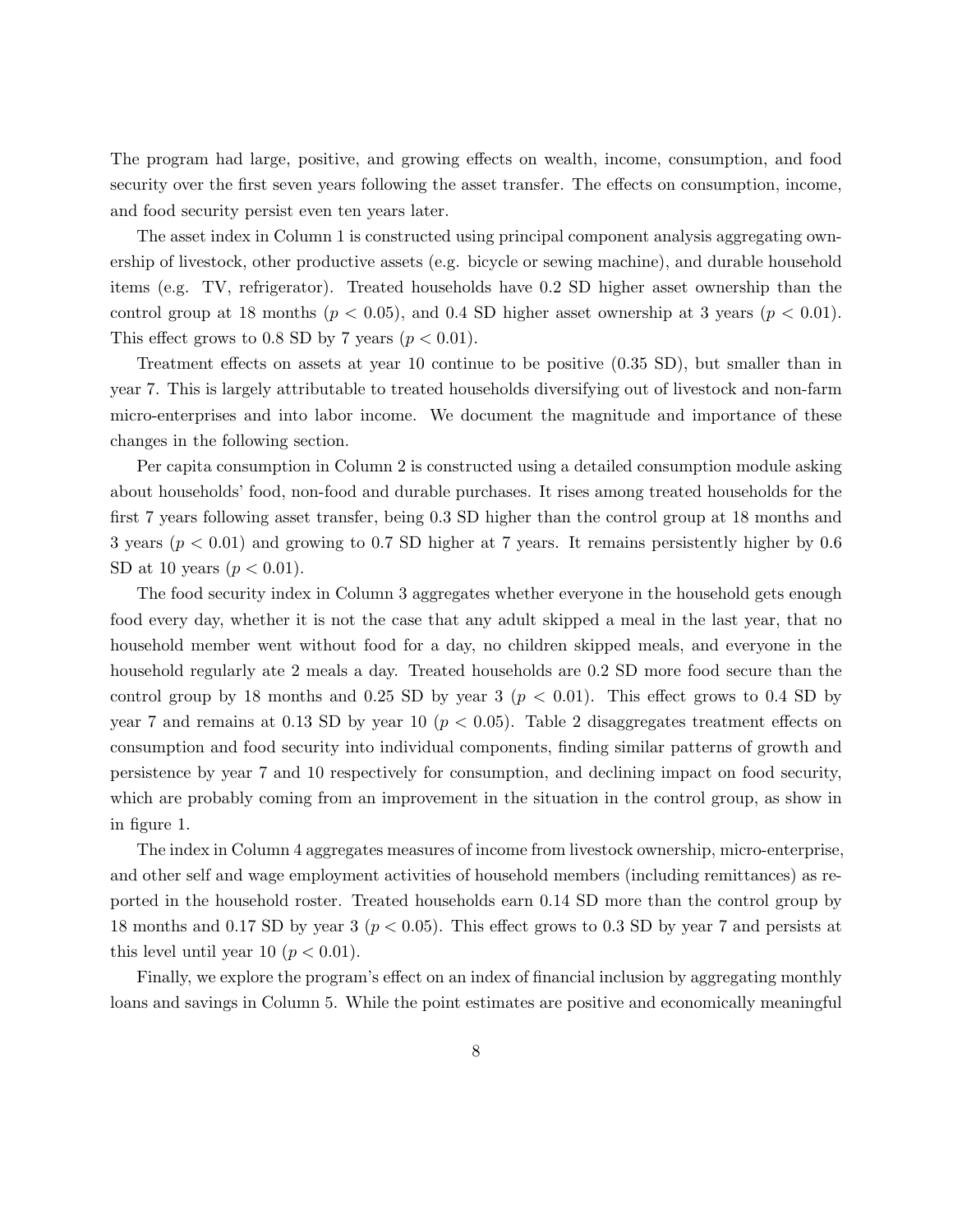in size (0.12 SD at year 10), they are statistically indistinguishable from zero.

#### Individual outcomes

We next turn to the TUP program's effects on adult household members' physical health, mental health, productive work, and political involvement. We find a pattern of growing effects until year 7 followed by persistence until year 10, similar to household level outcomes. Table 1 Columns 6-8 and Appendix Table A4 report results.

The physical health index in Column 6 combines measures of individuals' perceived health, whether the individual missed a day of work in the past month due to poor health, and an activities of daily living score. Physical health of treated household members is 0.06 SD higher by 18 months  $(p < 0.05)$ ; this grows to 0.13 SD by year 7 and 0.19 SD by year 10 ( $p < 0.01$ ).

The mental health index in Column 7 aggregates measures of life satisfaction, feelings of sadness, and periods of worry. It improves by 0.1 SD for treated households by 18 months, growing to 0.25 SD by year 7 and remaining at this level until year 10 ( $p < 0.01$ ).

Adults in treated households also spend more time on productive activities (Column 8): on average 0.285 SD (60 more minutes) by 18 months, 0.1 SD (21 more minutes) by year 3, and 0.15 SD (30 more minutes) by year 7 and year 10 ( $p < 0.01$ ).

We find no effect on political involvement, which aggregates whether they voted in the last election and ever approached a Gram Pradhan (village head) or booth member about village needs.

#### Correction for multiple hypothesis testing

As in Banerjee et al. (2015), this paper takes two steps to account for the fact that some outcomes might show statistically significant results by chance. First, we aggregate a number of outcome measures into the 9 indices. Second, we consider these 9 as constituting a family of outcomes and control for the false discovery rate (FDR), or the expected proportion of rejections of the null that are Type I errors. Following the Benjamini-Hochberg step-up method outlined in Anderson (2008), we calculate q-values for each outcome, or the minimum FDR at which the null hypothesis of zero effect on that outcome would be rejected. These are to be interpreted as adjusted p-values and are reported in Table 1. All results are robust to correcting for multiple hypothesis testing.

#### 2.2 Cost-benefit analysis

The intervention cost the equivalent of \$2163 USD when corrected for purchasing power parity in 2018, of which 56% constituted a direct transfer to treatment households. Online Appendix Table A8 and the accompanying text provides details of the cost-benefit analysis, which is analogous to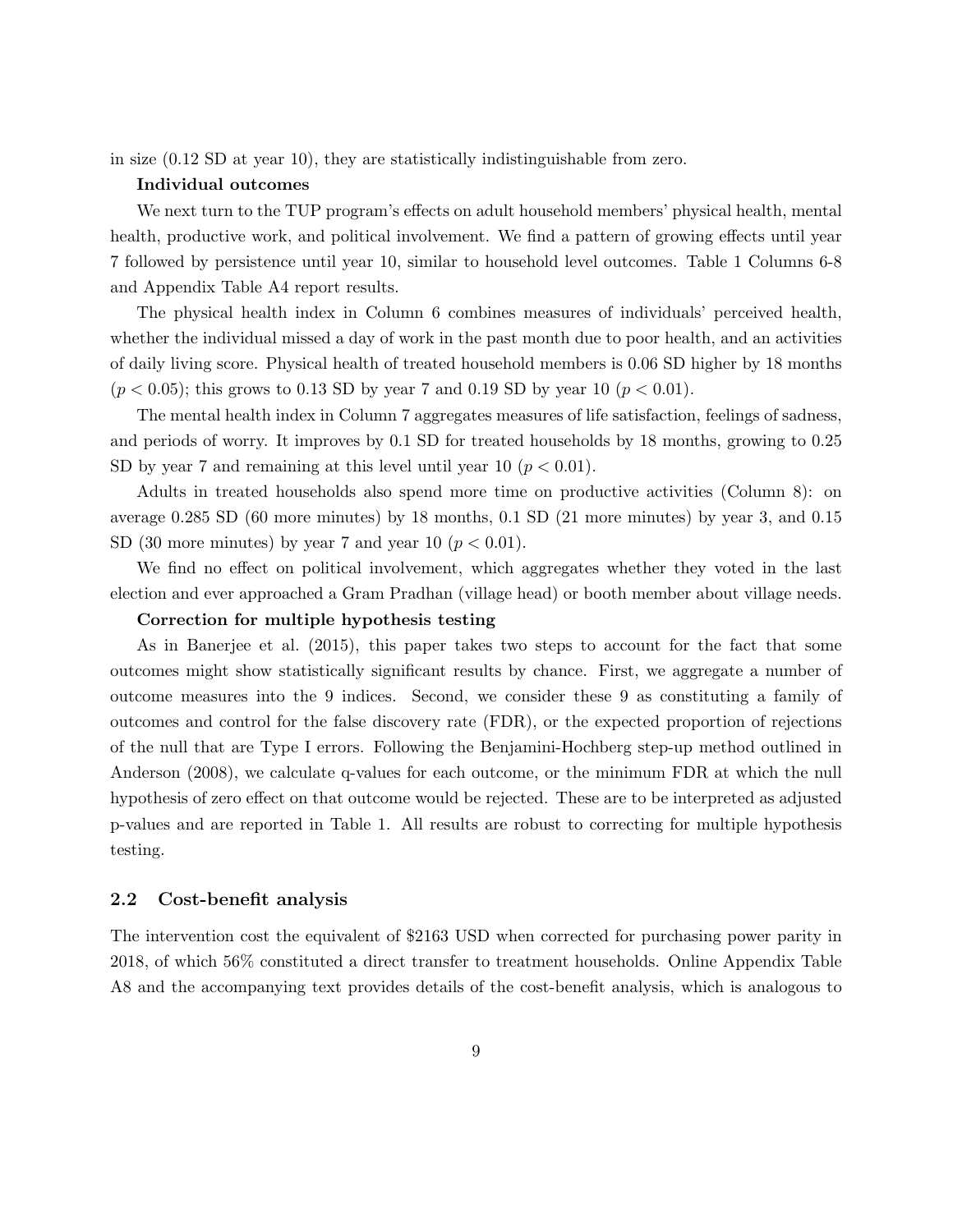Banerjee et al. (2015). The program breaks even by year 4. Its benefit/cost ratio is 379% by year 10 and would be 1110% if year 10 gains are sustained in perpetuity. These estimates are larger than in Banerjee et al. (2015), which extrapolated year 3 gains over time, because treatment effects rise between year 3 and year 10.

Regardless of whether it permanently unlocked a poverty trap, the program in India is thus highly cost effective and pays for itself 2.8 times over within the first 10 years. Of all the programs studied in Banerjee et al. (2015), however, India has the most favorable cost benefit ratio, with low costs and high benefits in the short run. We extend the cost benefit analysis to four other countries in Online Appendix Table A9. In Ethiopia and Pakistan the program would break even after 10 years if the path of gains over time resembled that in India (i.e. if they increased in the same proportion between years 3 and 7 and years 7 and 10). In Ghana, the program would almost break even (95%), and in Peru it would not. Of course, it remains to be seen whether such persistent benefits also occur in these different settings. As mentioned, Blattman et al. (2020) study a cash transfer program in Uganda, where there is a large impact at year four which vanishes by year nine.

#### 2.3 Channels of persistence

#### 2.3.1 Diversification in household activities

To explore the forces underlying the treatment effects at various points in time, we document changes in the composition of households' economic activities and income.

Table 3 decomposes treatment effects on household income into those attributable to revenue from livestock, micro-enterprise and self-employment, and wages.<sup>8</sup> Income is reported in 2018 USD corrected for purchasing power parity. Three clear and distinct patterns emerge regarding the relative importance of each source over time.

First, TUP households are initially able to leverage transferred livestock to earn higher income than the control group. Monthly livestock revenue among the treated is \$10 and \$8 higher than control at 18 months and 3 years following the transfer (Column 1). This pattern continues through to year 7, when they earn \$27 more livestock revenue than control  $(p < 0.01)$ . The finding of higher livestock income even 7 years following the asset transfer is consistent with Bandiera et al. (2017), who find something similar in Bangladesh. However, the difference in livestock earnings between treated and control groups falls to \$17 by year 10 and the main source of earnings gains shifts away from livestock.

<sup>&</sup>lt;sup>8</sup>Wages covers income from casual and agricultural labor as well as income from salaried employment, but casual employment represents by far the major part of wage income.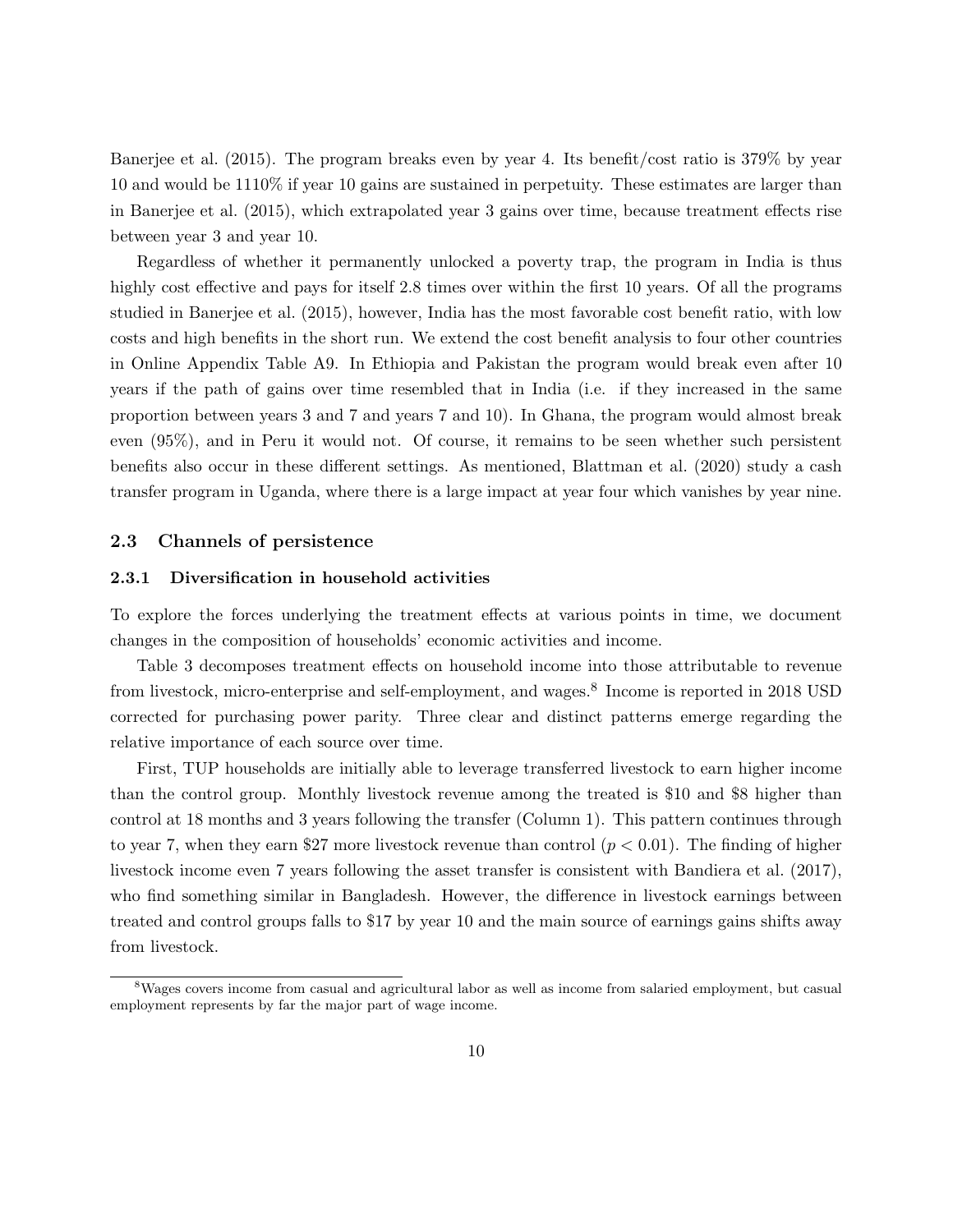Second, treatment households relative to control households show increased diversification into non-farm micro-enterprises. Net earnings from these enterprises are constructed from reports of household members' microbusiness earnings in the household roster. Column 2 shows that by year 3 treated households earn \$25 more from non-farm micro-enterprises than their counterparts in control  $(p < 0.01)$ . This effect is amplified by year 7, with treated households having \$68 greater business earnings than the control group  $(p < 0.01)$ . Treated households' businesses earnings are 70% higher than the control group at this time and the treatment effect size is over twice that on livestock revenue, highlighting the importance of diversification in sustaining greater earnings for TUP households over time. However, this effect declines by year by year 10, paving way for a new occupational shift into wage income.

Columns 3 reports the total of individual members' earnings from various economic activities reported in the household roster (other than livestock and business, these include among others fishery and horticulture). Observed patterns are broadly consistent with the above-described trend, i.e. that the impact on self-employment earnings are initially low (at 18 months), grow to \$108 (including livestock, business) by year  $7 (p < 0.01)$ , and then fall marginally between years 7 and 10.

Third, the other main source of income diversification is wage employment. Columns 4 shows that households are diversifying away from activities that require asset ownership. The treatment effect on productive asset index, constructed using principal component analysis and then standardized to baseline, at first rise until year 7 and then fall between years 7 and  $10<sup>9</sup>$ 

Columns 5-6 track treatment effects on wage income over time. Wages comprise the sum of household members' earnings from agricultural labor, casual labor, and salaried employment. They sum over individual members' locally earned monthly wages, and x times the remittances they send back as migrant workers. We ask the total annual remittance sent back and divide by twelve to get the monthly value. We report wage earnings assuming migrants remit 100% (Column 5). As an alternative we assume that they make the average amount they say they make in a typical month (Column 6), ignoring the fact that this combines months where they are in the village and months when they are not.

A consistent pattern emerges, robust across assumptions. Monthly wage income of treated households (including remittances) is at first no higher than that of the control group at 18 months or 3 years. By year 7, however, it grows to  $$76-89$   $(p < 0.01)$ , which is the same order of magnitude as non-farm micro-enterprise income. The magnitude of these gains remains high also in year 10.

<sup>&</sup>lt;sup>9</sup>Productive assets include livestock, bicycle, sewing machines and such.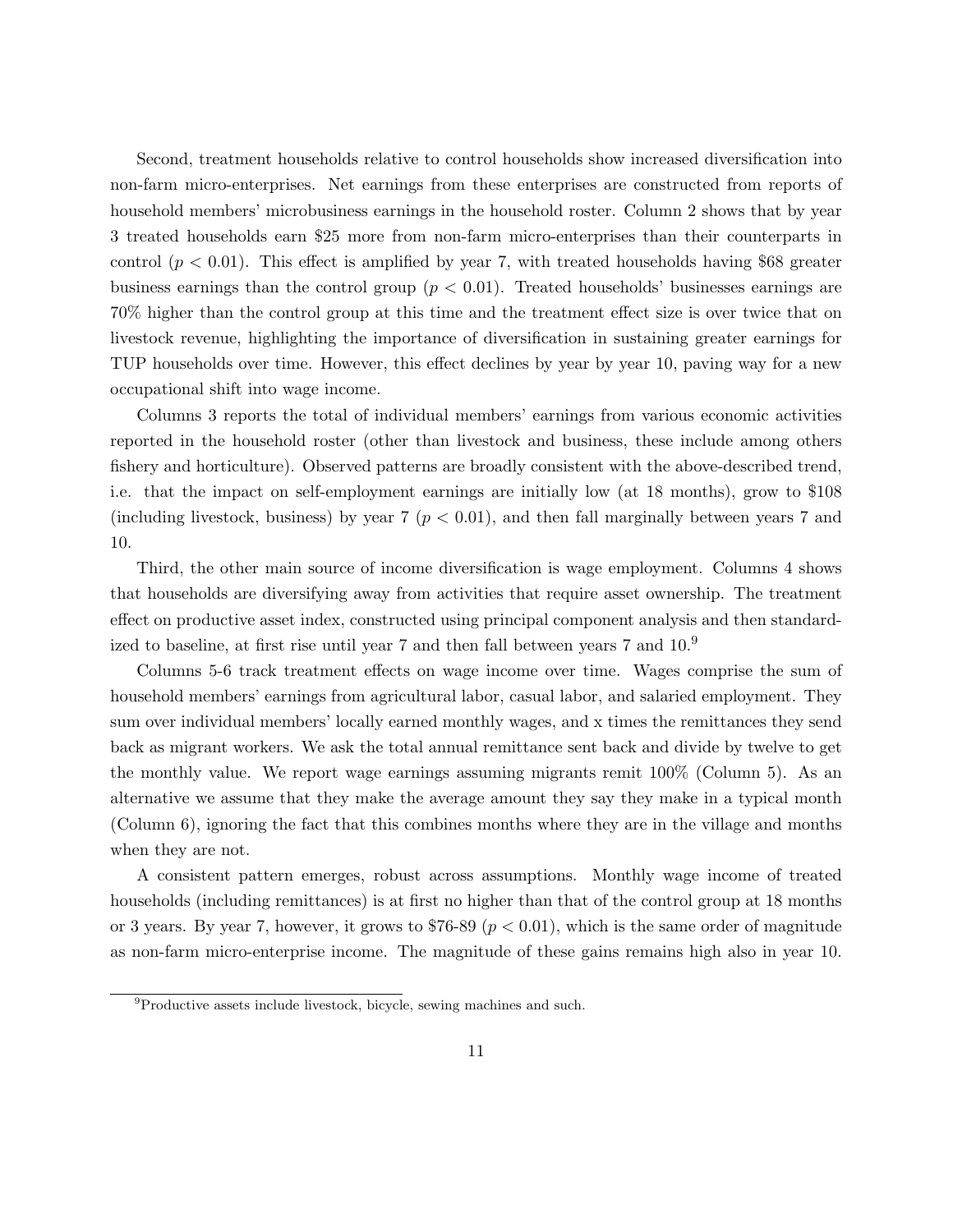Column 7 shows that about a third of the effect over the long-run (year 10) is driven by remittances sent back by migrant workers from treated households. The finding of diversifying into higherpaying wage employment is distinct from Bandiera et al. (2017), who find in Bangladesh that the TUP program enables households to transition away from low-wage casual employment in the village to higher earning livestock activities. Similarly, Crépon et al. (2015) find that microcredit spurs substitution away from casual wage employment and into self-employment. One possible explanation is that in our context wage employment, especially among migrants, pays more than self-employment while casual wage employment in Bangladesh or Morocco does not. Indeed, while they still working as casual laborers (we see very few of them earning money from business or from salaried employment), the average migrant has twelve times the earnings of a non-migrant earning household member typically engaged in self-employment activities. Finally, Column 8 confirms that income increases among treated households are reflected in their own assessment of their economic situation: on a scale of 1-10, they rank themselves 1.6 (year 7) and 0.65 (year 10) points higher than the control group on economic satisfaction.

Taken together, earnings patterns reflect a changing composition of economic activities for the treated group. The program at first enables them to increase their incomes through the transferred assets. Over the long-run treated households are able to translate these early gains into greater income from more lucrative opportunities for micro-business and, especially, wage employment.

#### 2.3.2 Migration

As we saw, accounting for migration is important for the magnitude of treatment effects; absent this, the program's effect on wage income is underestimated by 30-50% (Columns 5-6, Table 3). Similarly, not accounting for migration underestimates treatment effects on per capita consumption by 10-30% (Columns 1-2, Table 2). Column 1 of Table 2 estimates the treatment effect on consumption excluding migrant members, while Column 2 assumes migrants consume the household average. The contribution of migrant workers to the treatment effect on consumption is thus likely an underestimate since migrants are traveling away from the village and probably consume more than those left behind.

Given its importance, we explore treatment effects on the nature of migration and migrant characteristics in Table 4. Columns 1 and 2 show that the TUP does not have a statistically significant effect on the share of households with migrants and the number of migrant workers. However, those who do migrate from treated households migrate for 25 days longer on average by year 10, which is 20% higher than the control group average (Column 3). They are also less likely to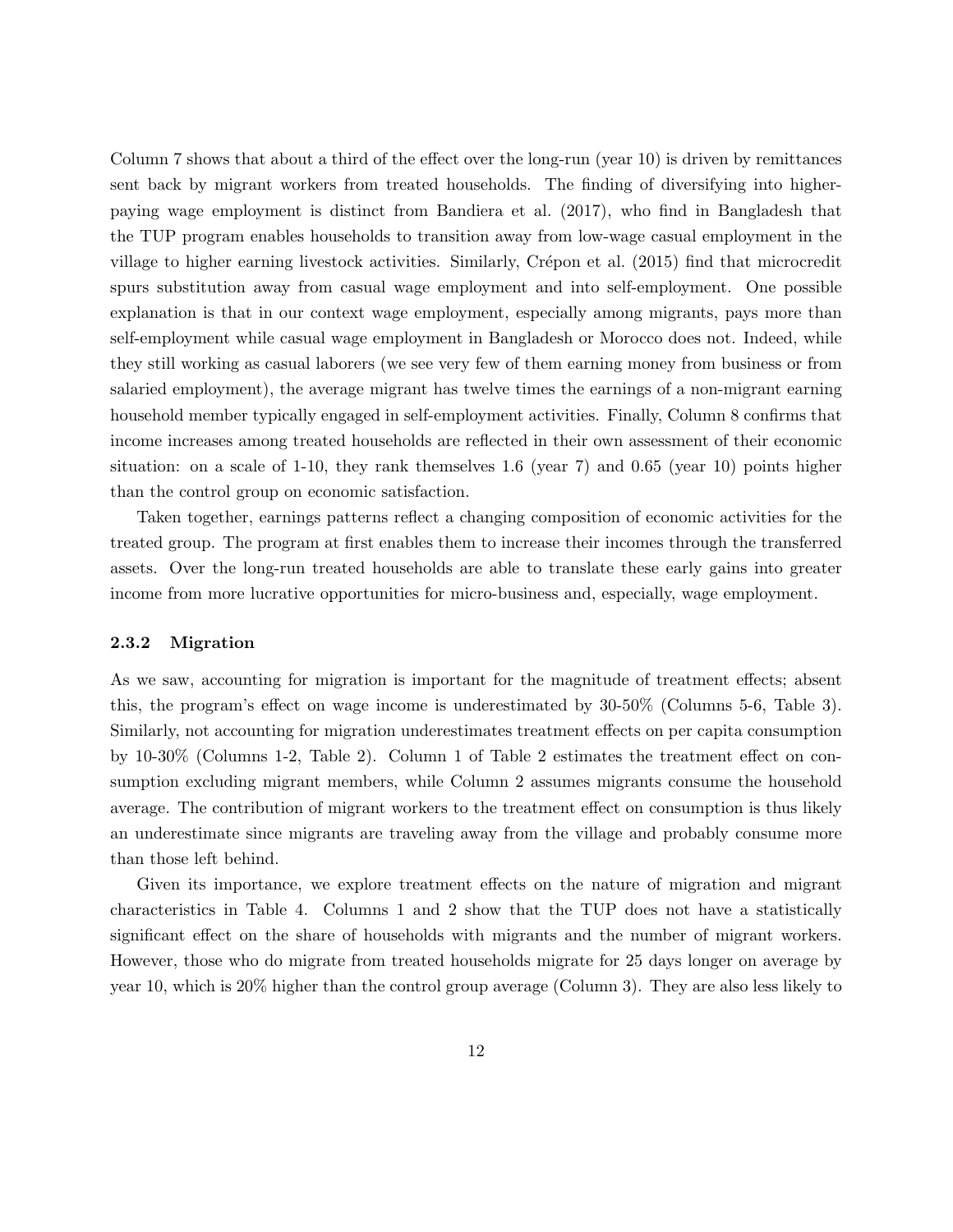migrate to Kolkata (14% points, Column 4) but no less likely to migrate to an urban area (Column 5), suggesting they travel farther away. While Kolkata is the largest city in West Bengal, Delhi is the most prominent destination for out-of-state migrants and among the two biggest economic powerhouses of India (along with Mumbai) (eci (2018)).

Migrating for longer and going to urban centers farther away than Kolkata translates into higher earnings for these migrant workers, as already indicated by higher remittances in Table 3.

Finally, we explore whether these earnings differences might be explained by the productivity of migrant workers or by what they do at their destinations. The evidence suggests that these differences in productivity are not driven by what migrants do as coded in our data: treated household migrants are no more likely to be working in business activities or formal work (Column 7). However even if they do the same thing, they do it in different locations as we saw, and this means that the average earnings of those who migrate in treatment households is higher than that of those in control households–they earn on average \$89 more in a typical month in year 7, and \$51 in year 10 (Column 6).

#### 2.3.3 Treatment effects against the backdrop of macroeconomic changes

The 10 years of the study correspond with rapid growth in wages, income, and consumption in this context. This is best seen through the large improvements among control group households over this time period: by year 10 these households consume about twice as much as their baseline selves, and have higher food security, with 70% reporting having enough food for every household member compared with  $10\%$  at baseline (Figure 1 & Table 2). They also earn over 3 times as much at year 10 as their historical selves at 18 months following asset transfer (Figure 1 & Table 2). This appears predominantly driven by opportunities for migration and wage employment arising naturally over the course of the study. The former rises from 40 to 120 days on average (Table 4), and the latter by 3.7 times between month 18 and year 10 (Columns 5-6, Table 3).

Even so, treated households maintain higher income (and, consequently, consumption and health) compared with the control even 10 years after the TUP program. Young members of these households appear better able to take advantage of available opportunities. This is in contrast to Blattman et al. (2020), who find in the context of a cash transfer program for youth in Uganda that the comparison group is completely able to catch up with the treated group due to earnings opportunities generated outside the intervention. In contrast, our findings suggest that the multi-faceted TUP program might be a complement to macroeconomic changes inducing poverty alleviation rather than a substitute.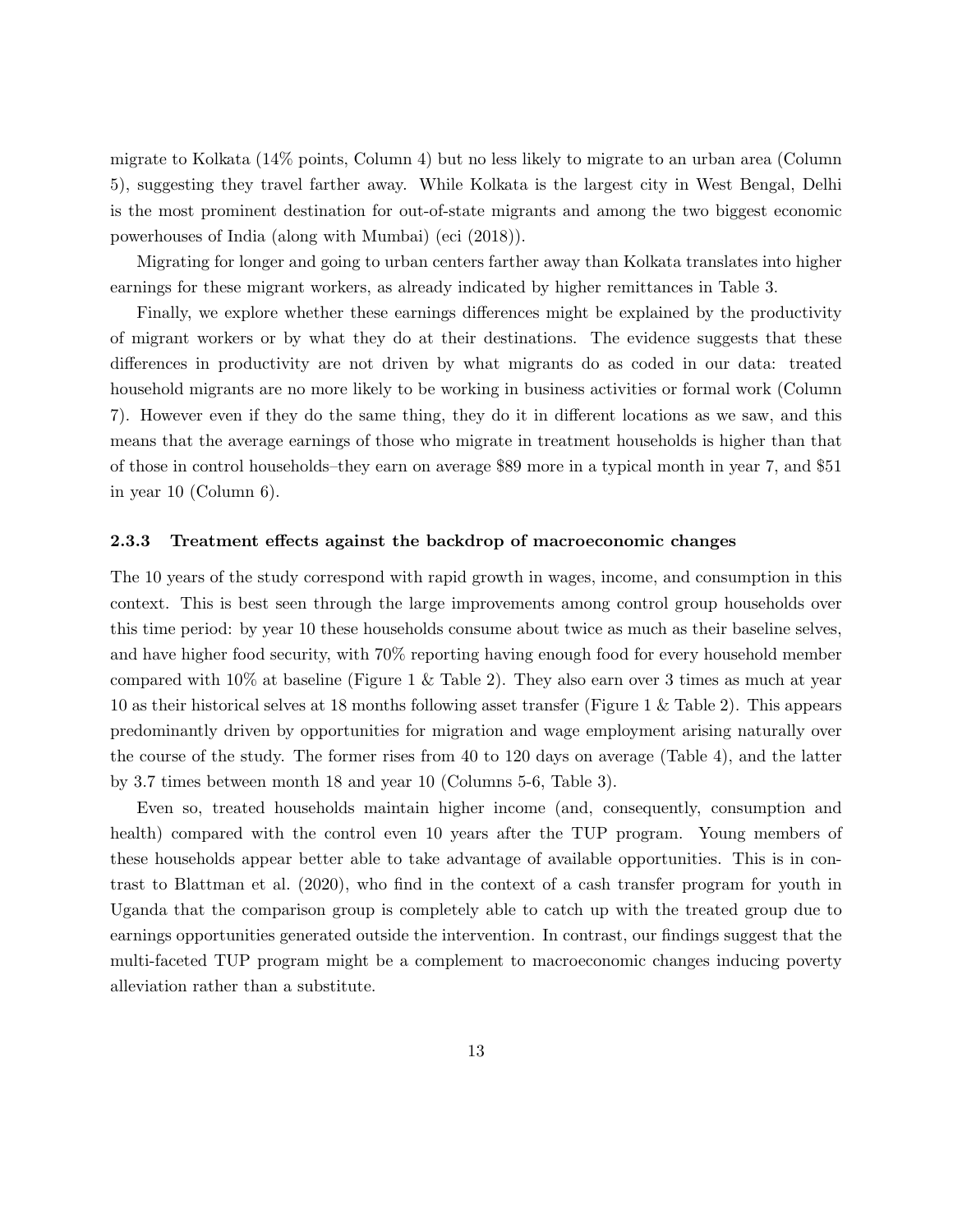# 3 Conclusion

This study finds that the Targeting the Ultra Poor big push intervention has a positive impact on the wellbeing of the poorest households over the long-run, even 10 years after asset transfer. It improves their consumption, income, and health at a growing rate for the first seven years, and appears to durably lift them out of extreme poverty. The fact that the treatment effect on consumption and income grows until year 7 and then stays high is consistent with the alleviation of a poverty trap: households receiving the asset transfer and accompanying consumption and savings support are able to sustain and improve investments, earnings, consumption, and their health over time. Just as in common models of poverty traps, receiving the program enables households to diversify their sources of income. Initially higher earnings due to the asset enable investing in non-farm micro-businesses and pursuing opportunities for wage employment, both locally and in cities further away. TUP households take greater advantage of opportunities for income gains, such as migration, that arise naturally in the course of time, migrating further away, for longer, and earning more than other households. Of course, despite these gains, by year 10, treatment household have barely escaped poverty (their average daily consumption per capita rose from 1.35 dollars at baseline to 3.53 dollars at PPP, just above the World Bank moderate poverty line). Meanwhile, while control members are still poor, this is less true than when the program started. They may eventually catch up. Still, regardless of whether they have permanently escaped a poverty trap, at least in the Indian context, the TUP, for a one time intervention, had a remarkably durable impact.

# References

- (2018). India on the move and churning: New evidence.
- Anderson, M. L. (2008). Multiple inference and gender differences in the effects of early intervention: A reevaluation of the abecedarian, perry preschool, and early training projects. Journal of the American statistical Association, 103(484):1481–1495.
- Balboni, C., Bandiera, O., Burgess, R., Ghatak, M., and Heil, A. (2020). Why do people stay poor?
- Bandiera, O., Burgess, R., Das, N., Gulesci, S., Rasul, I., and Sulaiman, M. (2017). Labor markets and poverty in village economies. The Quarterly Journal of Economics, 132(2):811–870.

Banerjee, A. (2000). The two poverties. *Nordic Journal of Political Economy*, 26(2).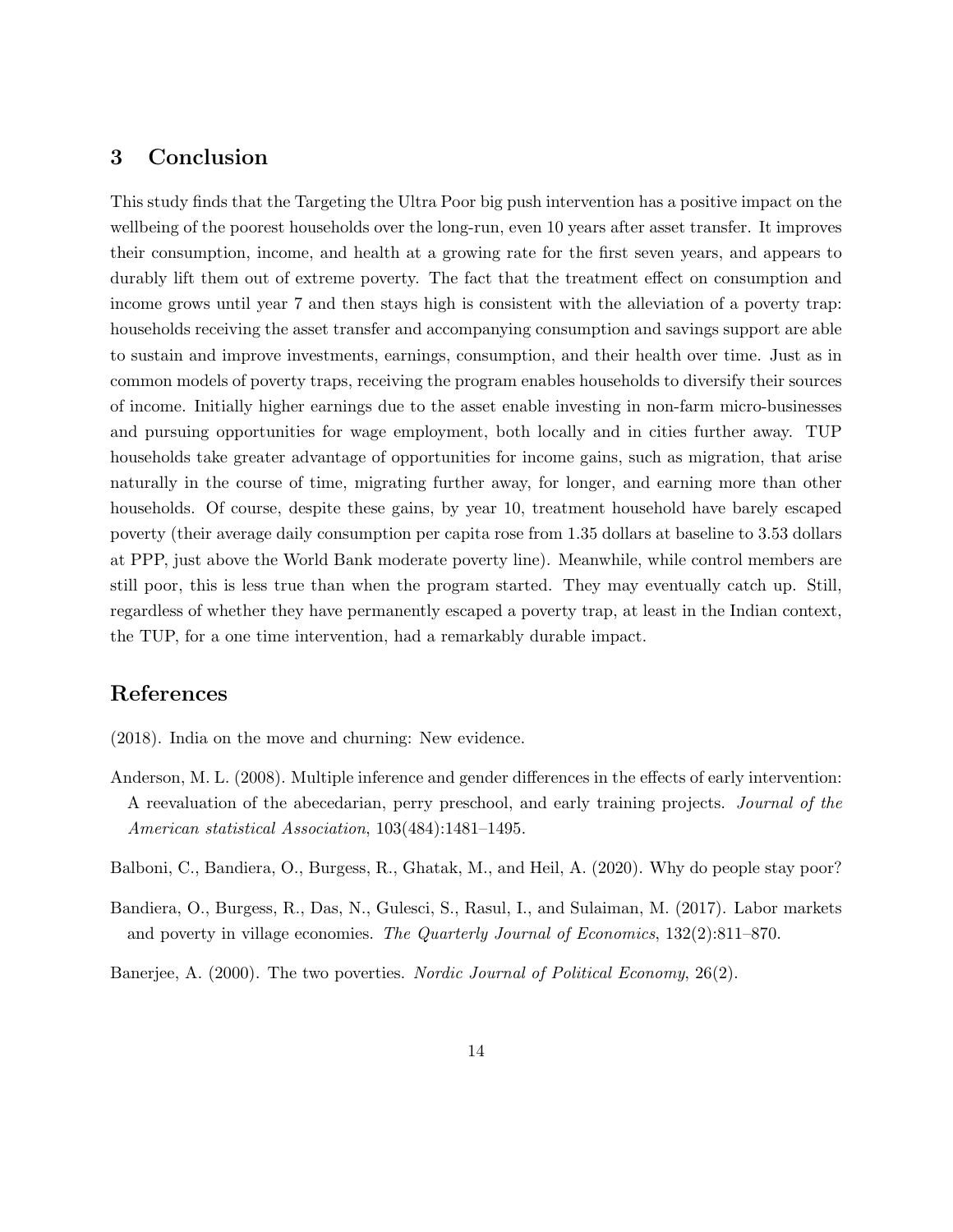- Banerjee, A., Breza, E., Duflo, E., and Kinnan, C. (2019). Can microfinance unlock a poverty trap for some entrepreneurs? Technical report, NBER Working Paper 26346, National Bureau of Economic Research.
- Banerjee, A., Chattopadhyay, R., Duflo, E., and Shapiro, J. (2018). Helping the ultra-poor use microcredit in murshidabad, india. AEA RCT Registry. October 24. https://doi.org/10.1257/rct.382-3.0.
- Banerjee, A., Duflo, E., Goldberg, N., Karlan, D., Osei, R., Parienté, W., Shapiro, J., Thuysbaert, B., and Udry, C. (2015). A multifaceted program causes lasting progress for the very poor: Evidence from six countries. Science, 348(6236):1260799.
- Banerjee, A., Duflo, E., and Sharma, G. (2020a). Replication data for: Long-term effects of the targeting the ultra poor program. AEA Data and Code Repository.
- Banerjee, A., Karlan, D., Osei, R. D., Trachtman, H., and Udry, C. (2020b). Unpacking a multifaceted program to build sustainable income for the very poor.
- Banerjee, A. and Mullainathan, S. (2010). The shape of temptation: Implications for the economic lives of the poor. Technical report, NBER Working Paper 15973, National Bureau of Economic Research.
- Banerjee, A. V. and Newman, A. F. (1993). Occupational choice and the process of development. Journal of Political Economy, 101(2):274–298.
- Bedoya, G., Coville, A., Haushofer, J., Isaqzadeh, M. R., and Shapiro, J. (2019). No household left behind: Afghanistan targeting the ultra poor impact evaluation.
- Blattman, C., Fiala, N., and Martinez, S. (2020). The long-term impacts of grants on poverty: Nine-year evidence from uganda's youth opportunities program. American Economic Review:  $Insights, 2(3).$
- Bryan, G., Chowdhury, S., and Mobarak, A. M. (2014). Underinvestment in a profitable technology: The case of seasonal migration in bangladesh. Econometrica, 82(5):1671–1748.
- Crépon, B., Devoto, F., Duflo, E., and Parienté, W. (2015). Estimating the impact of microcredit on those who take it up: Evidence from a randomized experiment in morocco. American Economic Journal: Applied Economics, 7(1):123–50.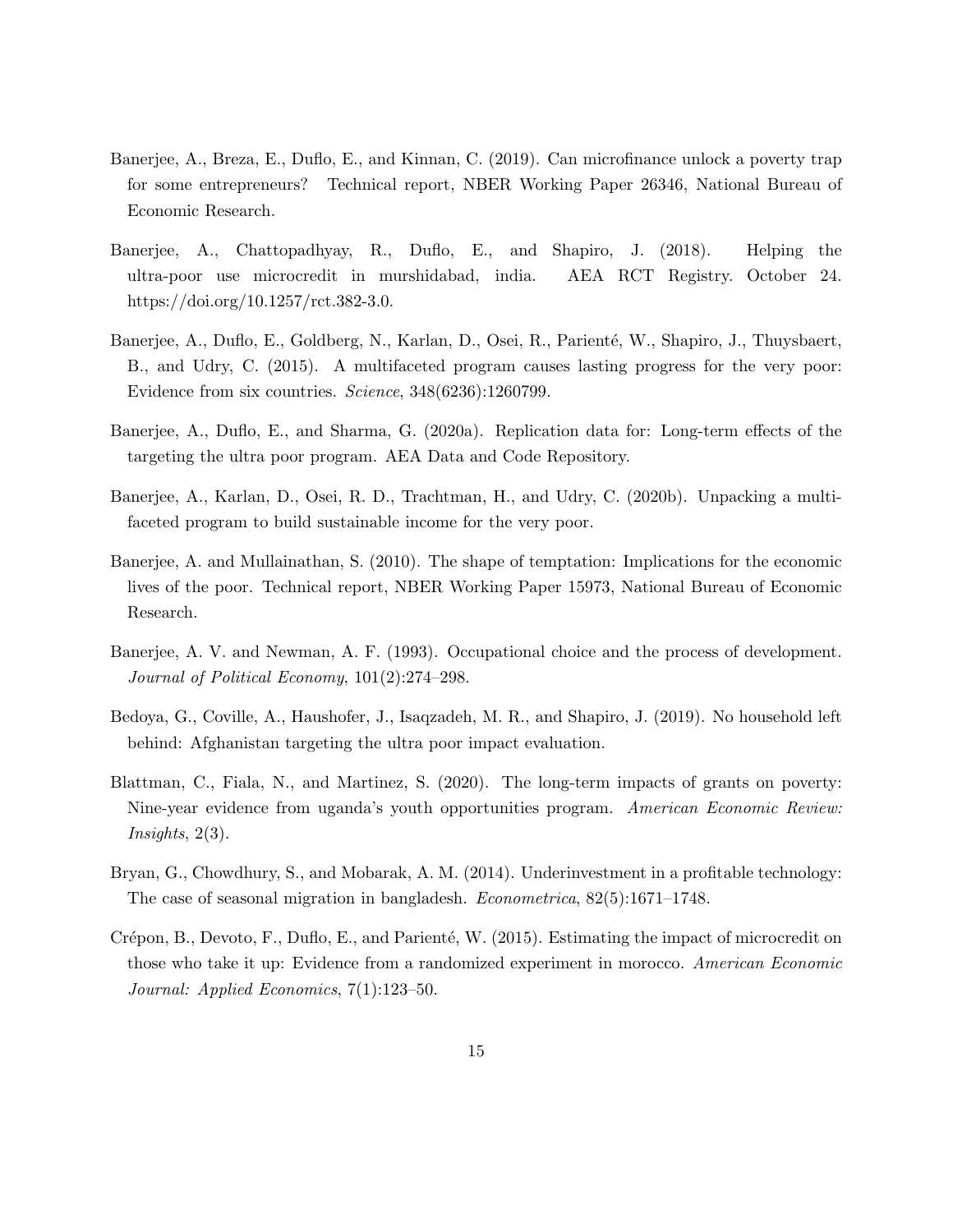- Dasgupta, P. and Ray, D. (1986). Inequality as a determinant of malnutrition and unemployment: Theory. The Economic Journal, 96(384):1011–1034.
- Galor, O. and Zeira, J. (1993). Income distribution and macroeconomics. The Review of Economic Studies, 60(1):35–52.
- Genicot, G. and Ray, D. (2017). Aspirations and inequality. Econometrica, 85(2):489–519.
- Leibenstein, H. (1958). Underemployment in backward economies: Some additional notes. Journal of Political Economy, 66(3):256–258.

Mullainathan, S. and Shafir, E. (2013). Scarcity: Why having too little means so much. Macmillan.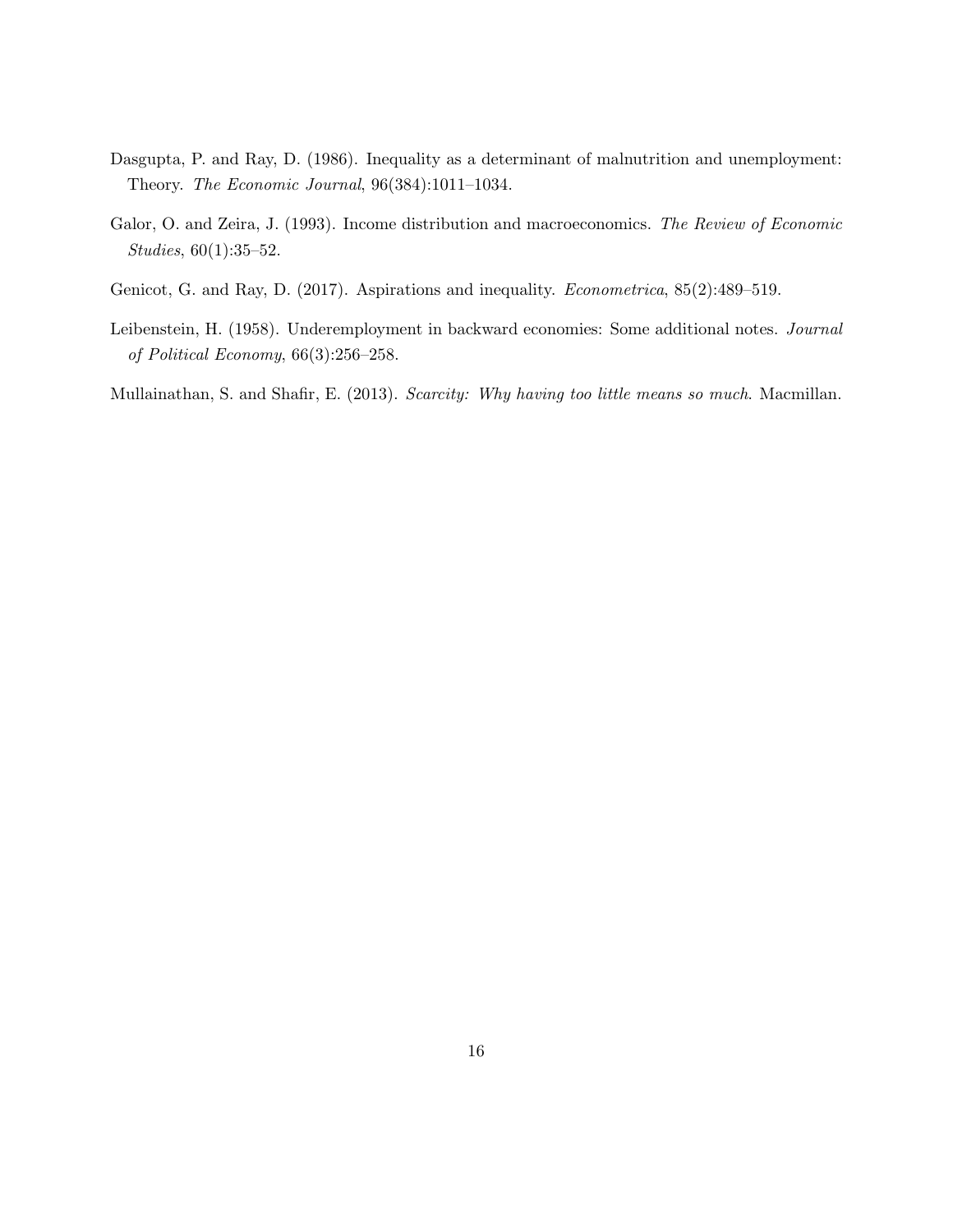### Table 1: Effect on household and adult outcomes

|                                                                 | Asset<br>Index                     | Per capita<br>Consumption        | Food<br>Security<br>Index       | Income<br>and<br>Revenues | Financial<br>Inclusion<br>Index | Physical<br>Health<br>Index       | Mental<br>Health<br>Index         | Productive<br>time use               |  |  |
|-----------------------------------------------------------------|------------------------------------|----------------------------------|---------------------------------|---------------------------|---------------------------------|-----------------------------------|-----------------------------------|--------------------------------------|--|--|
|                                                                 | (1)                                | (2)                              | (3)                             | (4)                       | (5)                             | (6)                               | (7)                               | (8)                                  |  |  |
|                                                                 |                                    |                                  |                                 |                           | $A:$ Endline 1 (18 months)      |                                   |                                   |                                      |  |  |
| Treatment                                                       | 0.217                              | 0.311                            | 0.184                           | 0.145                     | $-0.004$                        | 0.061                             | 0.115                             | 0.285                                |  |  |
|                                                                 | (0.111)                            | (0.076)                          | (0.048)                         | (0.075)                   | (0.042)                         | (0.028)                           | (0.029)                           | (0.049)                              |  |  |
| q-value<br>Control Mean<br>Baseline Mean<br>Observations        | 0.041<br>$-0.20$<br>$-0.00$<br>679 | 0.001<br>0.35<br>$-0.00$<br>813  | 0.001<br>0.35<br>$-0.00$<br>812 | 0.041<br>0.00<br>814      | 0.262<br>0.14<br>$-0.00$<br>812 | 0.028<br>0.12<br>$-0.00$<br>1,504 | 0.001<br>0.32<br>$-0.00$<br>1,502 | 0.001<br>0.23<br>$-0.00$<br>1,504    |  |  |
|                                                                 |                                    |                                  |                                 |                           | $B:$ Endline 2 (3 years)        |                                   |                                   |                                      |  |  |
| Treatment                                                       | 0.389                              | 0.292                            | 0.251                           | 0.172                     | 0.192                           | 0.027                             | 0.012                             | 0.102                                |  |  |
|                                                                 | (0.103)                            | (0.079)                          | (0.059)                         | (0.071)                   | (0.062)                         | (0.027)                           | (0.037)                           | (0.044)                              |  |  |
| q-value<br>Control Mean<br><b>Baseline</b> Mean<br>Observations | 0.001<br>$-0.25$<br>$-0.00$<br>875 | 0.001<br>0.85<br>$-0.00$<br>875  | 0.001<br>0.94<br>$-0.00$<br>875 | 0.015<br>$-0.00$<br>875   | 0.003<br>0.30<br>$-0.00$<br>875 | 0.160<br>0.21<br>$-0.00$<br>1,757 | 0.334<br>0.75<br>$-0.00$<br>1,757 | 0.018<br>0.28<br>$-0.00$<br>1,756    |  |  |
|                                                                 |                                    |                                  | $C:$ Endline 3 (7 years)        |                           |                                 |                                   |                                   |                                      |  |  |
| Treatment                                                       | 0.814                              | 0.717                            | 0.431                           | 0.334                     | 0.181                           | 0.130                             | 0.249                             | 0.165                                |  |  |
|                                                                 | (0.132)                            | (0.125)                          | (0.062)                         | (0.070)                   | (0.135)                         | (0.031)                           | (0.042)                           | (0.044)                              |  |  |
| q-value<br>Control Mean<br>Baseline Mean<br>Observations        | 0.001<br>$-0.46$<br>$-0.00$<br>807 | 0.001<br>1.09<br>$-0.00$<br>867  | 0.001<br>1.09<br>$-0.00$<br>867 | 0.001<br>0.00<br>869      | 0.047<br>0.67<br>$-0.00$<br>867 | 0.001<br>0.57<br>$-0.00$<br>1,906 | 0.001<br>1.09<br>$-0.00$<br>1,900 | 0.001<br>$-0.04$<br>$-0.00$<br>1,915 |  |  |
|                                                                 |                                    | D: Endline $4(10 \text{ years})$ |                                 |                           |                                 |                                   |                                   |                                      |  |  |
| Treatment                                                       | 0.346                              | 0.579                            | 0.127                           | 0.264                     | 0.121                           | 0.187                             | 0.203                             | 0.148                                |  |  |
|                                                                 | (0.121)                            | (0.175)                          | (0.063)                         | (0.080)                   | (0.152)                         | (0.040)                           | (0.044)                           | (0.052)                              |  |  |
| q-value<br>Control Mean<br><b>Baseline</b> Mean<br>Observations | 0.005<br>$-0.26$<br>$-0.00$<br>885 | 0.002<br>1.61<br>$-0.00$<br>880  | 0.020<br>1.21<br>$-0.00$<br>885 | 0.002<br>0.00<br>885      | 0.105<br>1.08<br>$-0.00$<br>885 | 0.001<br>0.12<br>$-0.00$<br>1,229 | 0.001<br>0.76<br>$-0.00$<br>1,229 | 0.005<br>$-0.02$<br>$-0.00$<br>1,229 |  |  |

Notes: Robust standard errors are shown in parentheses. They are clustered by household for adult outcomes. The components of indices are described in detail in section 3.1. Columns 1-5 refer to household level outcomes and 6-8 refer to adult-level outcomes. The asset index is constructed by first performing principal component analysis on the constituent components, and then creating a z-score with respect to the baseline walue of the index (i.e., subtracting the baseline mean of the index a z-scores, and then standardizing by the baseline value of the index (i.e., subtracting the baseline mean of the index and dividing by its baseline<br>standard deviation). Thus, all coefficients are reported in units of baseli not all components were measured at baseline). Time use is reported in minutes. To correct for multiple hypothesis testing we calculate q-values<br>per the Benjamini-Hochberg step-up method; reported q-values indicate the sma calculating adjusted q-values. All specifications include baseline controls, and hamlet-level fixed effects.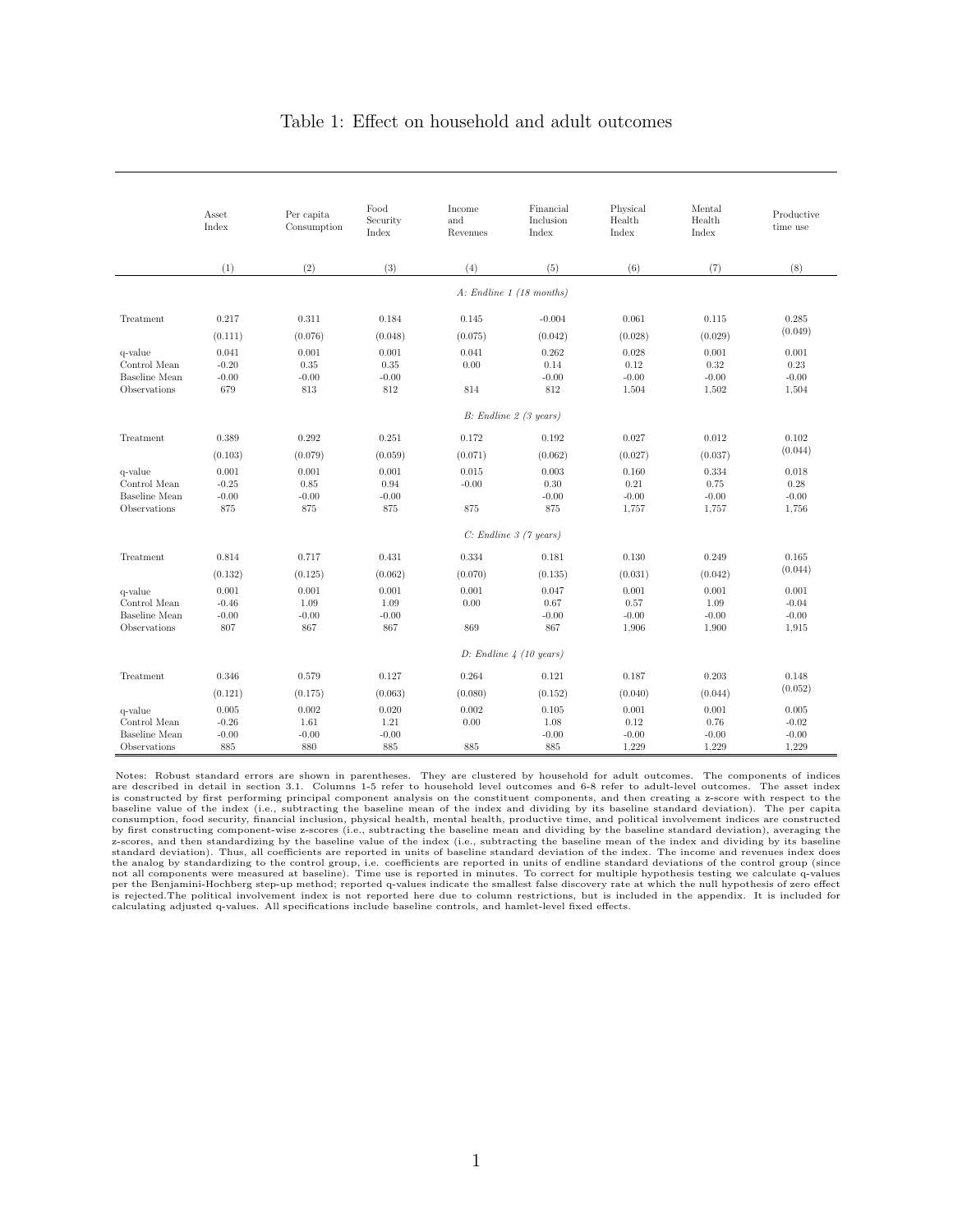

Figure 1: Consumption and income over time

(a) Per-capita consumption (2018 USD PPP)





(c) Income (2018 USD PPP)



Notes: Monthly per capita consumption and monthly household income are reported in 2018 USD corrected for purchasing power parity. Food<br>security is reported in terms of the share of households reporting that every househol household. 95% confidence intervals are reported.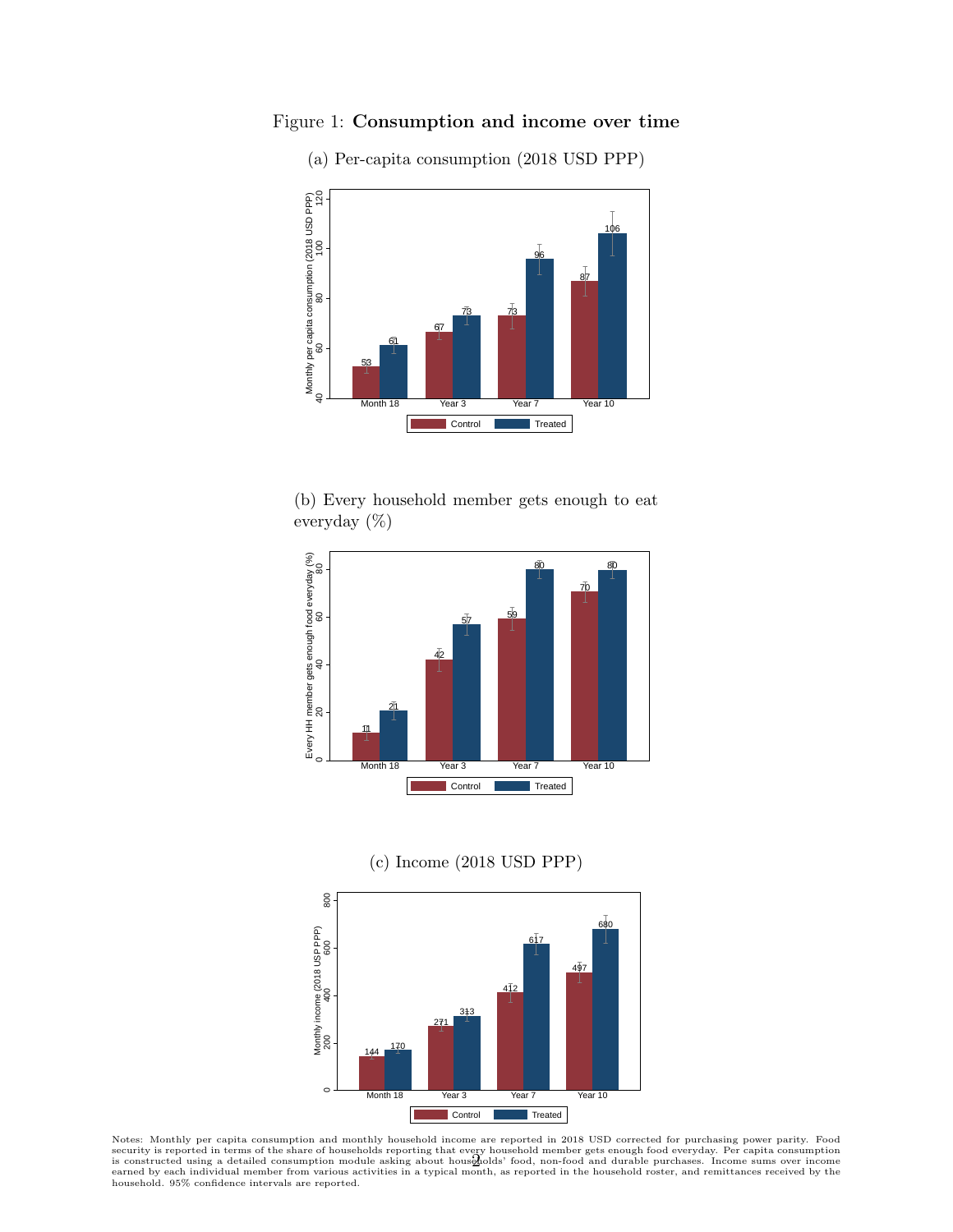# Table 2: Monthly Consumption and Food Security

|                                               | Per capita<br>consump-<br>tion, excl.<br>migrant | Per capita<br>consump-<br>tion, hh<br>avg. c for<br>migrant | Per<br>capita food<br>consumption | Per capita<br>non-food<br>consumption | Per capita<br>durable<br>goods<br>consumption | Everyone<br>in HH gets<br>enough<br>$_{\rm food}$<br>everyday | No one in<br>the HH<br>went a<br>whole day<br>without<br>food | No<br>children<br>skipped<br>meals |
|-----------------------------------------------|--------------------------------------------------|-------------------------------------------------------------|-----------------------------------|---------------------------------------|-----------------------------------------------|---------------------------------------------------------------|---------------------------------------------------------------|------------------------------------|
|                                               | (1)                                              | (2)                                                         | (3)                               | (4)                                   | (5)                                           | (6)                                                           | (7)                                                           | (8)                                |
|                                               | $A:$ Endline 1 (18 months)                       |                                                             |                                   |                                       |                                               |                                                               |                                                               |                                    |
| Treatment                                     | 7.554                                            | 8.196                                                       | 5.362                             | 2.133                                 | $-0.356$                                      | 0.074                                                         | 0.128                                                         | 0.032                              |
|                                               | (1.837)                                          | (2.255)                                                     | (1.195)                           | (1.082)                               | (0.374)                                       | (0.025)                                                       | (0.030)                                                       | (0.034)                            |
| Control Mean<br>Baseline Mean<br>Observations | 49.25<br>40.74<br>813                            | 52.77<br>813                                                | 33.28<br>26.76<br>813             | 15.97<br>14.00<br>813                 | 2.28<br>0.97<br>813                           | 0.11<br>0.11<br>812                                           | 0.68<br>0.28<br>811                                           | 0.75<br>0.51<br>613                |
|                                               |                                                  |                                                             |                                   | $B:$ Endline 2 (3 years)              |                                               |                                                               |                                                               |                                    |
| Treatment                                     | 7.080                                            | 7.429                                                       | 3.021                             | 4.010                                 | 0.881                                         | 0.141                                                         | 0.038                                                         | 0.085                              |
|                                               | (1.913)                                          | (2.441)                                                     | (1.151)                           | (1.139)                               | (0.385)                                       | (0.034)                                                       | (0.023)                                                       | (0.025)                            |
| Control Mean<br>Baseline Mean<br>Observations | 61.37<br>40.74<br>875                            | 66.59<br>875                                                | 37.54<br>26.76<br>875             | 23.83<br>14.00<br>875                 | 1.93<br>0.97<br>875                           | 0.42<br>0.11<br>875                                           | 0.85<br>0.28<br>875                                           | 0.86<br>0.51<br>636                |
|                                               | $C:$ Endline $\beta$ (7 years)                   |                                                             |                                   |                                       |                                               |                                                               |                                                               |                                    |
| Treatment                                     | 17.385                                           | 21.252                                                      | 9.778                             | 7.542                                 | 2.471                                         | 0.205                                                         | 0.095                                                         | 0.045                              |
|                                               | (3.030)                                          | (3.916)                                                     | (1.731)                           | (1.681)                               | (0.507)                                       | (0.032)                                                       | (0.022)                                                       | (0.026)                            |
| Control Mean<br>Baseline Mean<br>Observations | 67.15<br>40.74<br>867                            | 72.95<br>867                                                | 37.76<br>26.76<br>867             | 29.40<br>14.00<br>867                 | 2.27<br>0.97<br>867                           | 0.59<br>0.11<br>867                                           | 0.83<br>0.28<br>867                                           | 0.87<br>0.51<br>546                |
|                                               | $D$ : Endline 4 (10 years)                       |                                                             |                                   |                                       |                                               |                                                               |                                                               |                                    |
| Treatment                                     | 14.037                                           | 18.454                                                      | 7.354                             | 6.700                                 | 4.204                                         | 0.075                                                         | 0.029                                                         | $-0.031$                           |
|                                               | (4.242)                                          | (5.390)                                                     | (1.595)                           | (3.438)                               | (1.845)                                       | (0.029)                                                       | (0.026)                                                       | (0.036)                            |
| Control Mean<br>Baseline Mean<br>Observations | 79.88<br>40.74<br>880                            | 86.88<br>880                                                | 39.09<br>26.76<br>880             | 40.85<br>14.00<br>880                 | 5.75<br>0.97<br>880                           | 0.70<br>0.11<br>885                                           | 0.78<br>0.28<br>884                                           | 0.84<br>0.51<br>451                |

Notes: Robust standard errors are shown in parentheses. Columns 1-5 report monthly consumption. Column 1 does not include migrant workers<br>in the calculation. Column 2 assumes migrant workers consume the household average.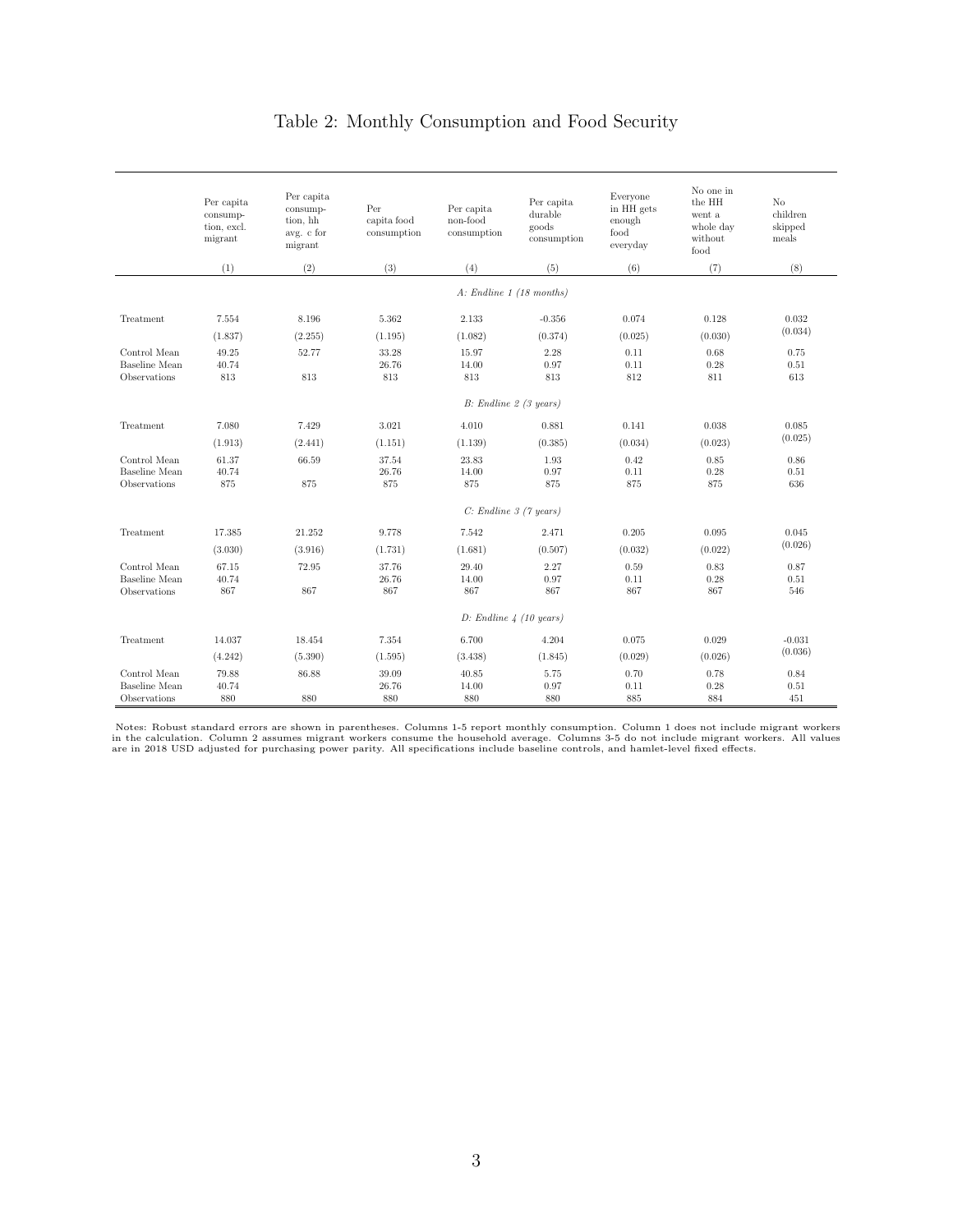### Table 3: Monthly Income and Revenue

|                                      | Livestock<br>revenue           | Nonfarm<br>microen-<br>terprise<br>income | Self-<br>employment<br>(typ)<br>month) | Productive<br>Asset<br>Index | Wages:<br>migrants<br>remit<br>$100\%$ of<br>wage | Wages:<br>impute<br>typical<br>migrant<br>earnings | Remittances       | Self-<br>Reported<br>Economic<br><b>Status</b><br>$(1-10)$ |  |
|--------------------------------------|--------------------------------|-------------------------------------------|----------------------------------------|------------------------------|---------------------------------------------------|----------------------------------------------------|-------------------|------------------------------------------------------------|--|
|                                      | (1)                            | (2)                                       | (3)                                    | (4)                          | (5)                                               | (6)                                                | (7)               | (8)                                                        |  |
|                                      |                                |                                           |                                        |                              | $A:$ Endline 1 (18 months)                        |                                                    |                   |                                                            |  |
| Treatment                            | 10.258                         | 7.927                                     | 18.665                                 | 0.444                        | 3.902                                             | 5.083                                              | 0.000             | 0.204                                                      |  |
|                                      | (2.342)                        | (4.538)                                   | (5.796)                                | (0.086)                      | (6.685)                                           | (8.485)                                            | $\left( .\right)$ | (0.071)                                                    |  |
| Control Mean                         | 3.33                           | 36.24                                     | 46.09                                  | $-0.23$                      | 96.06                                             | 106.45                                             | 0.00              | 2.77                                                       |  |
| <b>Baseline</b> Mean                 | 0.00                           | 13.24                                     | 16.30                                  | $-0.00$                      |                                                   |                                                    | $\sim$            | 1.97                                                       |  |
| Observations                         | 814                            | 814                                       | 814                                    | 681                          | 814                                               | 814                                                | 814               | 811                                                        |  |
|                                      |                                |                                           |                                        |                              | $B:$ Endline 2 (3 years)                          |                                                    |                   |                                                            |  |
| Treatment                            | 7.683                          | 25.116                                    | 31.057                                 | 0.571                        | 6.112                                             | 4.628                                              | 3.696             | 0.297                                                      |  |
|                                      | (2.652)                        | (6.257)                                   | (6.897)                                | (0.072)                      | (11.663)                                          | (13.674)                                           | (2.369)           | (0.080)                                                    |  |
| Control Mean                         | 7.99                           | 49.47                                     | 60.50                                  | $-0.30$                      | 201.07                                            | 217.89                                             | 12.88             | 3.36                                                       |  |
| <b>Baseline</b> Mean<br>Observations | 0.00<br>875                    | 13.24<br>875                              | 16.30<br>875                           | $-0.00$<br>875               | 875                                               | 875                                                | 875               | 1.97<br>875                                                |  |
|                                      |                                |                                           |                                        |                              |                                                   |                                                    |                   |                                                            |  |
|                                      | $C:$ Endline $\beta$ (7 years) |                                           |                                        |                              |                                                   |                                                    |                   |                                                            |  |
| Treatment                            | 27.262                         | 67.592                                    | 108.360                                | 0.795                        | 75.675                                            | 89.024                                             | 8.871             | 1.575                                                      |  |
|                                      | (5.158)                        | (14.264)                                  | (15.149)                               | (0.083)                      | (22.299)                                          | (25.730)                                           | (6.455)           | (0.141)                                                    |  |
| Control Mean                         | 9.70                           | 90.49                                     | 103.15                                 | $-0.40$                      | 279.06                                            | 301.31                                             | 34.87             | 4.73                                                       |  |
| <b>Baseline</b> Mean<br>Observations | 0.00<br>869                    | 13.24<br>869                              | 16.30<br>869                           | $-0.00$<br>807               | 869                                               | 869                                                | 869               | 1.97<br>867                                                |  |
|                                      |                                |                                           |                                        |                              |                                                   |                                                    |                   |                                                            |  |
|                                      |                                |                                           |                                        |                              | D: Endline $\frac{1}{4}$ (10 years)               |                                                    |                   |                                                            |  |
| Treatment                            | 16.710                         | 36.816                                    | 93.872                                 | 0.197                        | 38.238                                            | 52.291                                             | 19.057            | 0.642                                                      |  |
|                                      | (8.756)                        | (14.259)                                  | (20.803)                               | (0.105)                      | (24.526)                                          | (30.057)                                           | (7.440)           | (0.129)                                                    |  |
| Control Mean                         | 17.80                          | 98.49                                     | 144.27                                 | $-0.10$                      | 325.04                                            | 354.93                                             | 36.81             | 4.03                                                       |  |
| Baseline Mean                        | 0.00                           | 13.24                                     | 16.30                                  | $-0.00$                      |                                                   |                                                    |                   | 1.97                                                       |  |
| Observations                         | 885                            | 885                                       | 885                                    | 885                          | 885                                               | 885                                                | 885               | 885                                                        |  |

Notes: Robust standard errors are shown in parentheses. All values are in 2018 USD PPP. Column 1 reports revenue from the sale of livestock or livestock products in an avg. month. Column 2 reports the sum of household members' earnings from microenterprise in a typical month, as reported in the household roster. Column 3 reports self-employment income from a typical month, calculated as the sum of income earned by<br>each individual member from various self-employment activities, as reported in the h assets, constructed by first performing principal component analysis on the constituent components, and then creating a z-score with respect to the baseline value of the index (i.e., subtracting the baseline mean of the index and dividing by its baseline standard deviation). The components<br>of this index are described in detail in section 3.1 Columns 5-6 sum over i typical month, as reported in the household roster. Wages comprise the sum of household members' earnings from agricultural labor, casual labor, and salaried employment. We sum over locally earned wage income as reported i